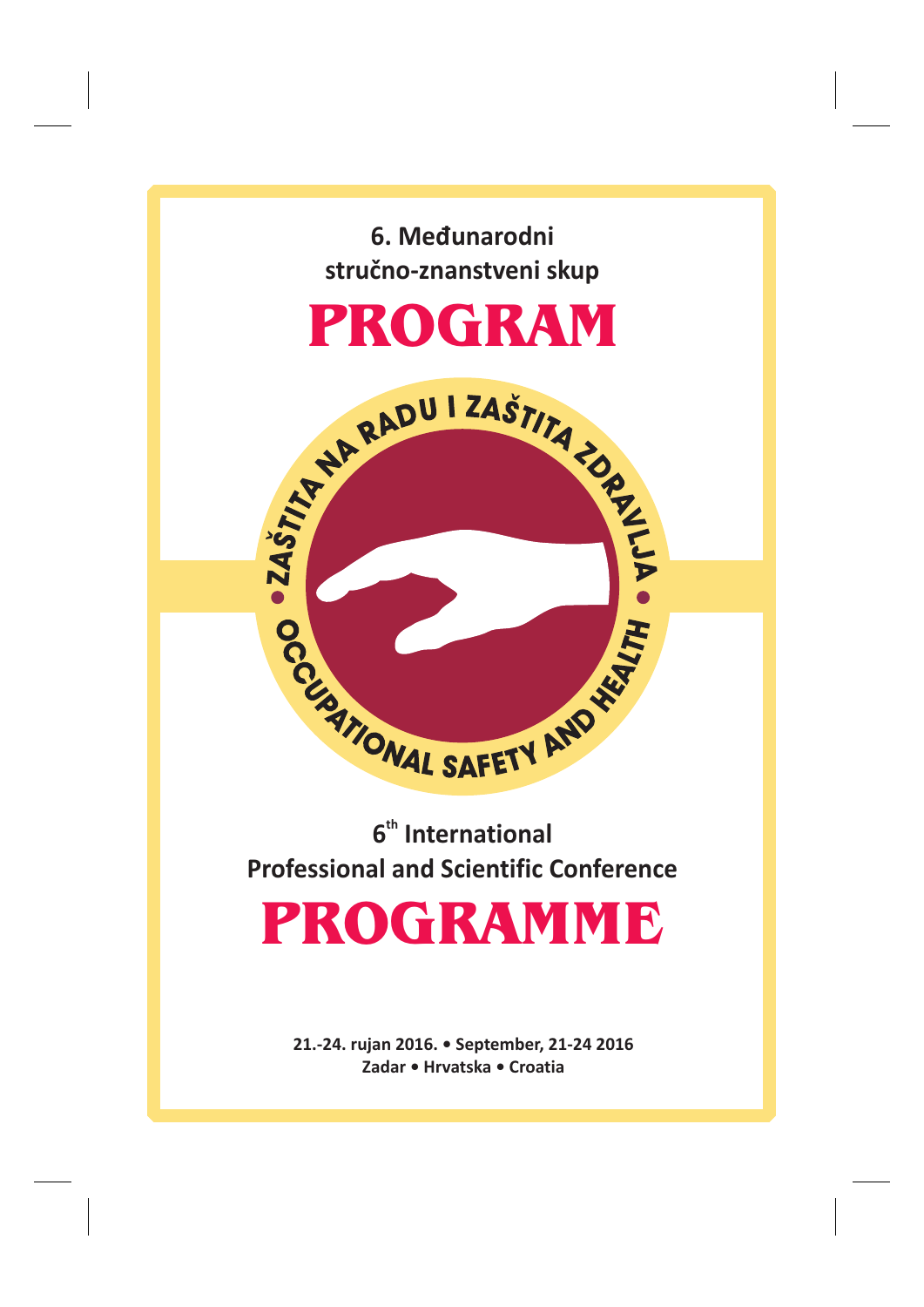## **SRIJEDA/WEDNESDAY 21.09.2016.**

- 15:00 19:00 Registracija autora i sudionika / Authors and participants registration
- 18:00 19:00 Sastanak Organizacijskog odbora / Organisational Committee Meeting
- 20.30 23.00 Koktel dobrodošlice / Welcome coctail party

Prezentacija sireva projekta "Okusi sira – podrška malim proizvođačima sira" i Karlovačke županije kao regije sira" / The presentation of cheeses from the project "Cheese sense – support to the cheese producers" and Karlovac County as a region of cheese

## **ČETVRTAK/THURSDAY 22.09.2016.**

| Registracija autora i sudionika / Authors and participants registration<br>01:30 - 09:00<br>Otvaranje Skupa / Opening ceremony<br>09:00 - 09:30 |                                                                                                                                                                      |                                                                                                                              |                                                                                                                                                                            |  |
|-------------------------------------------------------------------------------------------------------------------------------------------------|----------------------------------------------------------------------------------------------------------------------------------------------------------------------|------------------------------------------------------------------------------------------------------------------------------|----------------------------------------------------------------------------------------------------------------------------------------------------------------------------|--|
| 09:30 - 10:30<br>dvorana/room<br>Veliki Donat                                                                                                   | <b>POZVANI RADOVI</b><br><b>INVITED PAPERS</b>                                                                                                                       |                                                                                                                              |                                                                                                                                                                            |  |
| 10:30 - 11:00<br>Stanka za kavu / Coffee break                                                                                                  |                                                                                                                                                                      |                                                                                                                              |                                                                                                                                                                            |  |
| $11.00 - 12.30$                                                                                                                                 | Sekcija 1 - Dvorana Veliki Donat<br><b>Section 1 - Room Veliki Donat</b><br><b>ZDRAVSTVO</b><br><b>PUBLIC HEALTH</b>                                                 | Sekcija 2 - Dvorana Mali Donat<br><b>Section 2 - Room Mall Donat</b><br><b>ZAŠTITA NA RADU</b><br><b>OCCUPATIONAL SAFETY</b> | Sekcija 3 - Dvorana Bura<br><b>Section 3 - Room Bura</b><br><b>TEHNIČKO-TEHNOLOŠKI</b><br>ČIMBENICI ZAŠTITE<br><b>TECHNICAL-TECHNOLOGICAL</b><br><b>PROTECTION FACTORS</b> |  |
| 12:30 - 14:00 Ručak / Lunch                                                                                                                     |                                                                                                                                                                      |                                                                                                                              |                                                                                                                                                                            |  |
| 14:00 - 15:30                                                                                                                                   | Sekcija 4 - Dvorana Veliki Donat<br><b>Section 4 - Room Veliki Donat</b><br><b>MULTIDISCIPLINARNI</b><br><b>ASPEKT</b><br><b>MULTIDISCIPLINARY</b><br><b>ASPECTS</b> | Sekcija 5 - Dvorana Mali Donat<br><b>Section 5 - Room Mall Donat</b><br><b>ERGONOMIJA</b><br><b>ERGONOMICS</b>               | Sekcija 6 - Dvorana Bura<br><b>Section 6 - Room Bura</b><br><b>OSOBNA ZAŠTITNA</b><br><b>SREDSTVA I OPREMA</b><br><b>PERSONAL PROTECTIVE</b><br><b>EQUIPMENT</b>           |  |
| $15:30 - 16:00$<br>Stanka za kavu / Coffee break                                                                                                |                                                                                                                                                                      |                                                                                                                              |                                                                                                                                                                            |  |
| 16:00 - 17:00                                                                                                                                   | POSTER PREZENTACIJE - predvorje dvorane Veliki Donat<br>POSTER PRESENTATION - lobby of the room Veliki Donat                                                         |                                                                                                                              |                                                                                                                                                                            |  |
| 11:00 - 19:00<br>dvorana/room<br>Veliki Donat                                                                                                   | <b>OKRUGLI STOL</b><br>Tema: LIJEČNIČKA SVJEDODŽBA / UVJERENJE - PROBLEMI U PRAKSI<br><b>ROUND TABLE</b><br>Topic: MEDICAL CERTIFICATE - PROBLEMS IN PRACTICE        |                                                                                                                              |                                                                                                                                                                            |  |
| 20:30                                                                                                                                           | Svečana večera / Conference dinner                                                                                                                                   |                                                                                                                              |                                                                                                                                                                            |  |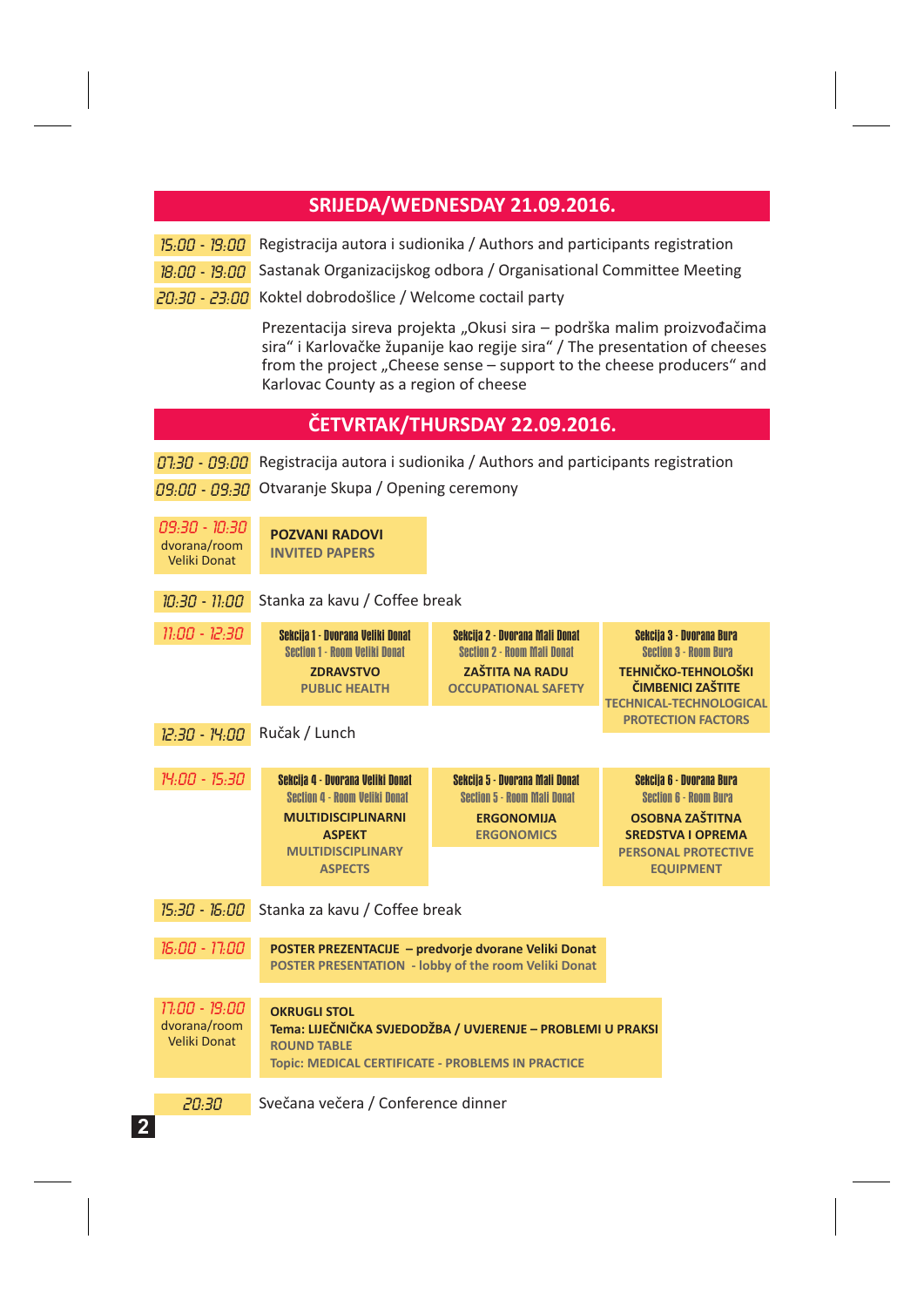| <b>PETAK/FRIDAY 23.09.2016.</b>                                                                                                                                                                                                                                                                                |                                                                                                                                                                        |                                                                                                                                                                  |                                                                                                                                                                           |  |  |  |
|----------------------------------------------------------------------------------------------------------------------------------------------------------------------------------------------------------------------------------------------------------------------------------------------------------------|------------------------------------------------------------------------------------------------------------------------------------------------------------------------|------------------------------------------------------------------------------------------------------------------------------------------------------------------|---------------------------------------------------------------------------------------------------------------------------------------------------------------------------|--|--|--|
| 09:00 - 9:30<br>dvorana/room<br>Veliki Donat                                                                                                                                                                                                                                                                   | <b>POZVANI RAD</b><br><b>INVITED PAPER</b>                                                                                                                             |                                                                                                                                                                  |                                                                                                                                                                           |  |  |  |
| 09:30 - 11:00                                                                                                                                                                                                                                                                                                  | Sekcija 7 - Dvorana Veliki Donat<br><b>Section 7 - Room Veliki Donat</b><br>ZDRAVSTVO /<br><b>ZAŠTITA NA RADU</b><br><b>PUBLIC HEALTH /</b>                            | Sekcija 8 - Dvorana Mali Donat<br><b>Section 8 - Room Mall Donat</b><br><b>DRUŠTVENI I PRAVNI</b><br><b>ASPEKTI</b><br><b>SOCIAL AND LEGAL</b><br><b>ASPECTS</b> | <b>Sekcija 9 - Dvorana Bura</b><br><b>Section 9 - Room Bura</b><br><b>ZAŠTITA OD POŽARA</b><br><b>I EKSPLOZIJA</b><br><b>PROTECTION FROM</b><br><b>FIRE AND EXPLOSION</b> |  |  |  |
| Stanka za kavu / Coffee break<br>11:00-11:30                                                                                                                                                                                                                                                                   |                                                                                                                                                                        |                                                                                                                                                                  |                                                                                                                                                                           |  |  |  |
| 11:30 - 12:30                                                                                                                                                                                                                                                                                                  | Sekcija 10 - Dvorana Veliki Donat<br><b>Section 10 - Room Veliki Donat</b><br><b>MULTIDISCIPLINARNI</b><br><b>ASPEKT</b><br><b>MULTIDISCIPLINARY</b><br><b>ASPECTS</b> | Sekcija 11 - Dvorana Mali Donat<br>Section 11 - Room Mali Donat<br><b>EKOLOGIJA</b><br><b>ECOLOGY</b>                                                            |                                                                                                                                                                           |  |  |  |
| 12:30 - 14:30 Ručak / Lunch                                                                                                                                                                                                                                                                                    |                                                                                                                                                                        |                                                                                                                                                                  |                                                                                                                                                                           |  |  |  |
| 14:30 - 16:30<br><b>OKRUGLI STOL</b><br>dvorana/room<br>Tema: MIRENJE KAO UČINKOVIT MODEL RJEŠAVANJA RADNIH SPOROVA<br><b>Veliki Donat</b><br>IZ PODRUČJA ZAŠTITE NA RADU<br><b>ROUND TABLE</b><br><b>Topic: MEDIATION AS AN EFFECTIVE MODEL OF SETTLING LABOUR DISPUTES</b><br>IN THE FIELD OF SAFETY AT WORK |                                                                                                                                                                        |                                                                                                                                                                  |                                                                                                                                                                           |  |  |  |
| 16:30                                                                                                                                                                                                                                                                                                          | Zatvaranje Skupa / Closing ceremony                                                                                                                                    |                                                                                                                                                                  |                                                                                                                                                                           |  |  |  |

# **SUBOTA/SATURDAY 24.09.2016.**

09:00 - 14:00 Izlet / Excursion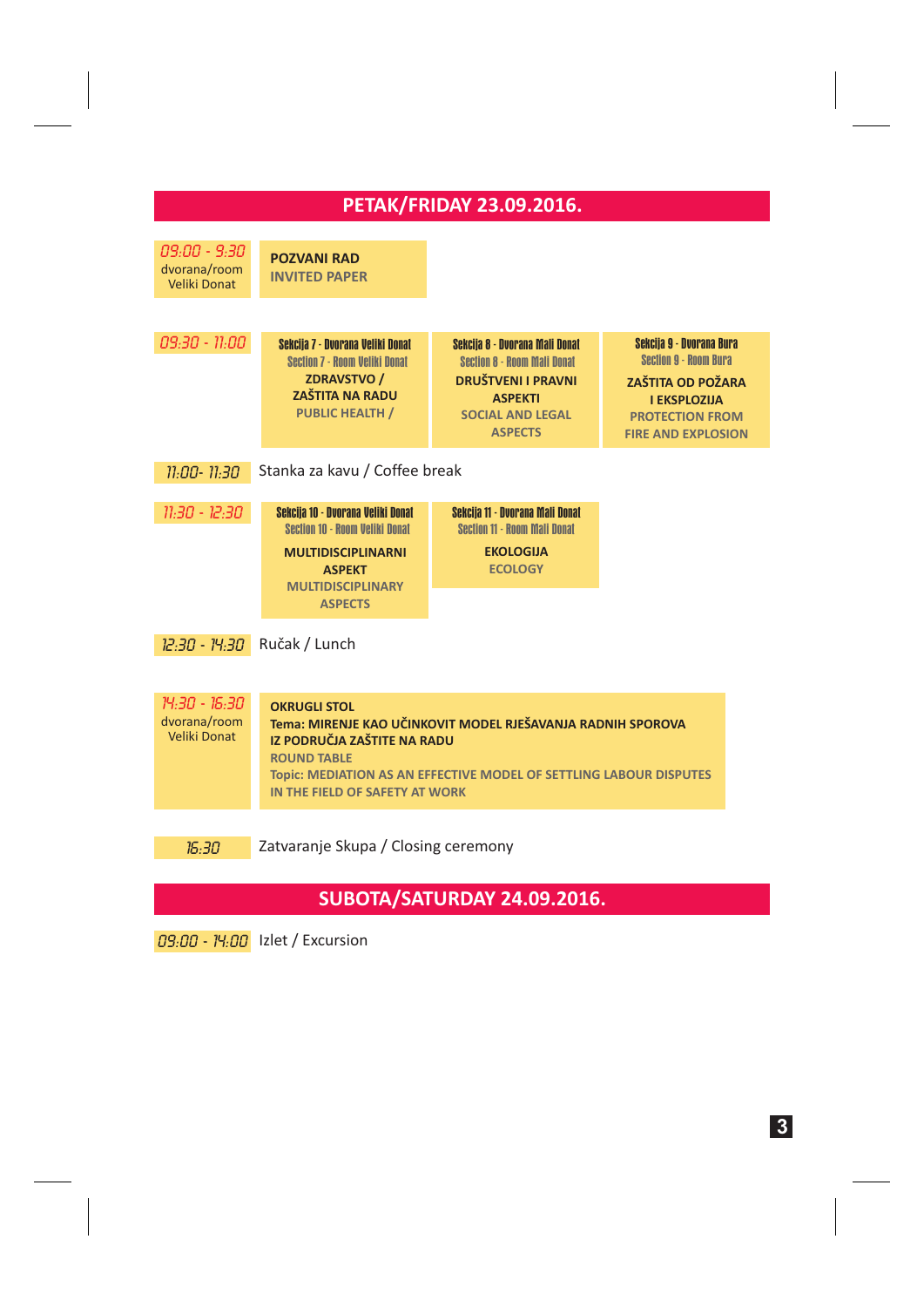## **ČETVRTAK/THURSDAY 22.09.2016.**

Dvorana Veliki Donat<br>Room Veliki Donat

22.09.2016. Dvorana Veliki Donat **POZVANI RADOVI INVITED PAPERS**



Moderatori/moderators: dr. sc./PhD Ana Bogadi Šare, Vitomir Begović, mag. sig./BSc

- **Daniela ZAVEC PAVLINIĆ: "WEARABLE ELECTRONICS" AROUND US Nosiva elektronika** oko nas
- Marija ZAVALIĆ: **ZDRAVLJE I SIGURNOST ZA SVE DOBNE SKUPINE RADNIKA – HOLISTIČKI PRISTUP •** Health and safety for all ages – holistic approach



Moderatori/moderators: dr. sc./PhD Ana Bogadi Šare, Dijana Krišto, dr. med./MD

- Karmen BRADVICA: **ZLOĆUDNI TUMORI** KOD VATROGASACA · Malignant tumors among firefighters
- Ksenija CAZIN: **"MOVING & HANDLING" MEDICINSKIH SESTARA ·** "Moving &handling" - implementation in nursing practice for stronger security of patients and nurses **- PRIMJENA U SESTRINSKOJ PRAKSI ZA VEĆU SIGURNOST BOLESNIKA I**
- Željka CINDRIĆ, Ivana PIŠĆENEC, Renata VOLKMER STAREŠINA: **ZDRAVSTVENA** • Health care at **RADNOG OKOLIŠA** home – harmful factors of the working environment **NJEGA U KUĆI – ŠTETNI ČIMBENICI**
- Brankica GRGURIĆ, Anica PRAŠNJAK: • Safe working environment **RADNIKE** for health and non-health workers **SIGURNO RADNO OKRUŽJE ZA ZDRAVSTVENE I NEZDRAVSTVENE**
- Ante KLARIĆ, Ida BRUNDIĆ, Bruno CVETKOVIĆ, Danijel BRKIĆ: **ULOGA**

**ZAŠTITE NA RADU •** Role of environmental public health **SANITARNIH INŽENJERA U SUSTAVU**

professionals in the safety at work

- Helena KOREN: **STRES I ZDRAVLJE** • **ZAPOSLENIKA PENALNIH INSTITUCIJA** Stress and health among employees in correctional institutions
- Katarina ZAHARIEV VUKŠINIĆ, Dijana KRIŠTO, Ana BOGADI ŠARE: • **NAJVEĆEG ORGANA U NAŠEM TIJELU** Occupational diseases and protection of the largest organ of the human body **PROFESIONALNE BOLESTI I ZAŠTITA**
- Dijana KRIŠTO, Rok ČIVLJAK, Ana BOGADI ŠARE, Zrinjka MARINIĆ: **ANALIZA** PERIOD 2013.-2015. • The analysis of injuries by sharp objects reported in health care workers in the Republic of Croatia in the period from 2013 to 2015 **PRIJAVA OZLJEDA OŠTRIM PREDMETIMA U ZDRAVSTVENIH DJELATNIKA U REPUBLICI HRVATSKOJ ZA**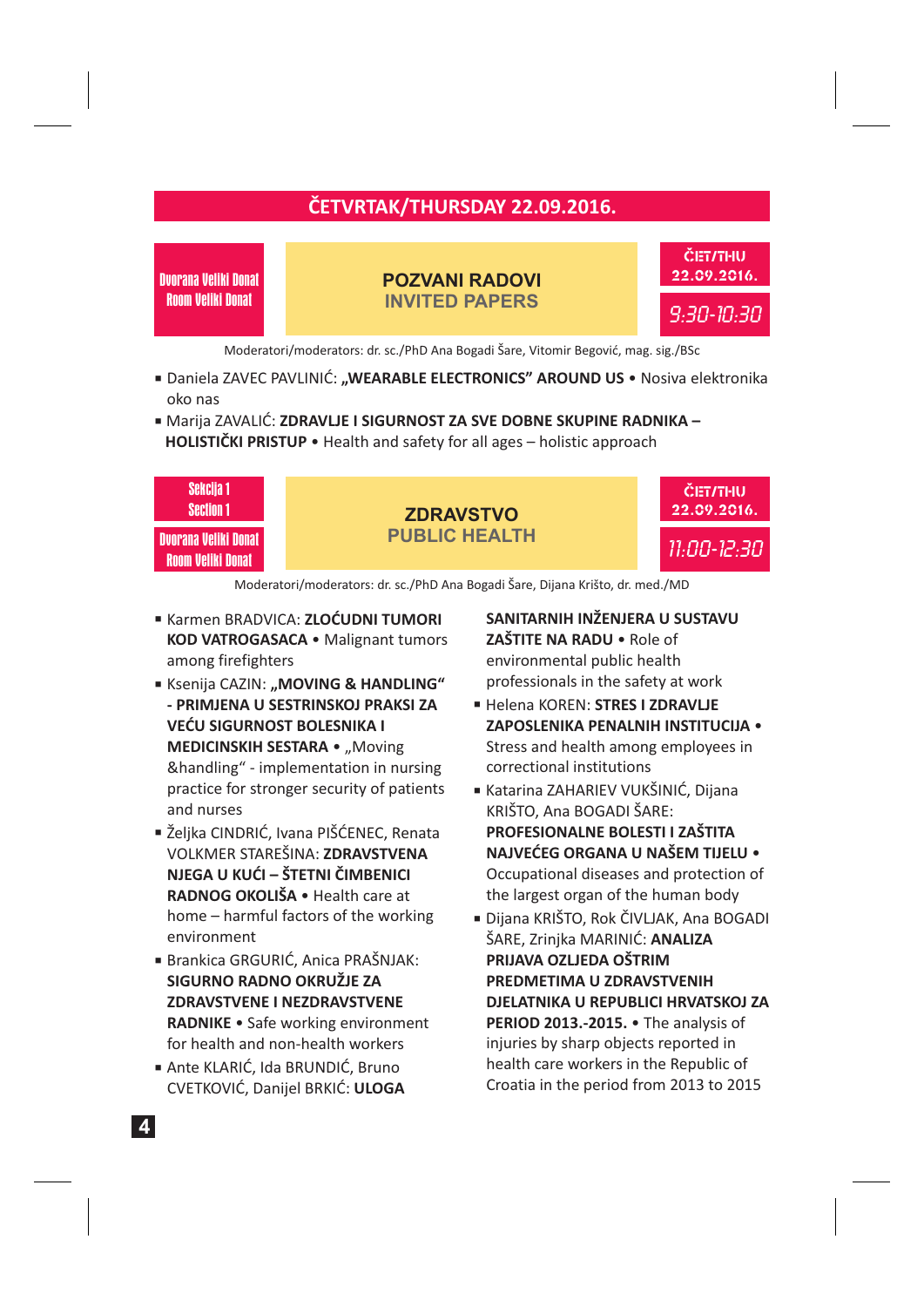

Dvorana Mali Donat Room Mali Donat

## **ZAŠTITA NA RADU OCCUPATIONAL SAFETY**



Moderatori/moderators: Ljiljana Ivić, dipl. ing./BSc, mr. sc./MSc Muhidin Omerdić

- Marija BATAK, Ivana KRIŠTO, Ljiljana IVIĆ: • Accident and incident at work **RADU** investigation **ISTRAŽIVANJE NESREĆA I NEZGODA NA**
- Minka ĆEHIĆ, Salah Eldien OMER, Elmasa ALDŽIĆ: **ZAŠTITA NA RADU PRI** • Safety at work in production of wooden roof structure **IZRADI DRVENE KROVNE KONSTRUKCIJE**
- Elvira DERIŠ, Ivana REŠETAR: RADU • Occupational health and safety specialist - permanent education and licensing **LICENCIRANJE STRUČNJAKA ZAŠTITE NA**
- Ivana KRIŠTO, Marija BATAK, Ana ŠIJAKOVIĆ: **VIZIJA NULA NESREĆA U REPUBLICI HRVATSKOJ • Zero accident** vision in Croatia
- Vinka LONGIN PEŠ, Antonija KRIŽANIĆ: **REZULTATI ANALIZE PRIJAVLJENIH**

Results of the analysis of reported injuries at work in the last ten-year period **OZLJEDA NA RADU U PROTEKLOM DESETOGODIŠNJEM RAZDOBLJU** •

- Janja MUŽINA, Zlatko PERIĆ: **JOB SAFETY** PROCJENU RIZIKA · Job safety analysis an effective technique for risk assessment **ANALYSIS KAO EFIKASNA TEHNIKA ZA**
- Marinko Đ. UČUR: **SUBJEKTIVNI UČINAK ZAŠTITI NA RADU •** Subjective effect of collective agreement on the safety at work provisions **ODREDBI KOLEKTIVNOG UGOVORA O**
- Zlatko ŠARIĆ, Andreja CESAR SLEGOVAC, Sonja DAMJANOVIĆ DEŠIĆ: **OPASNOSTI I** Risks and protective measures in sawmill **MJERE ZAŠTITE KOD RADA U PILANI** •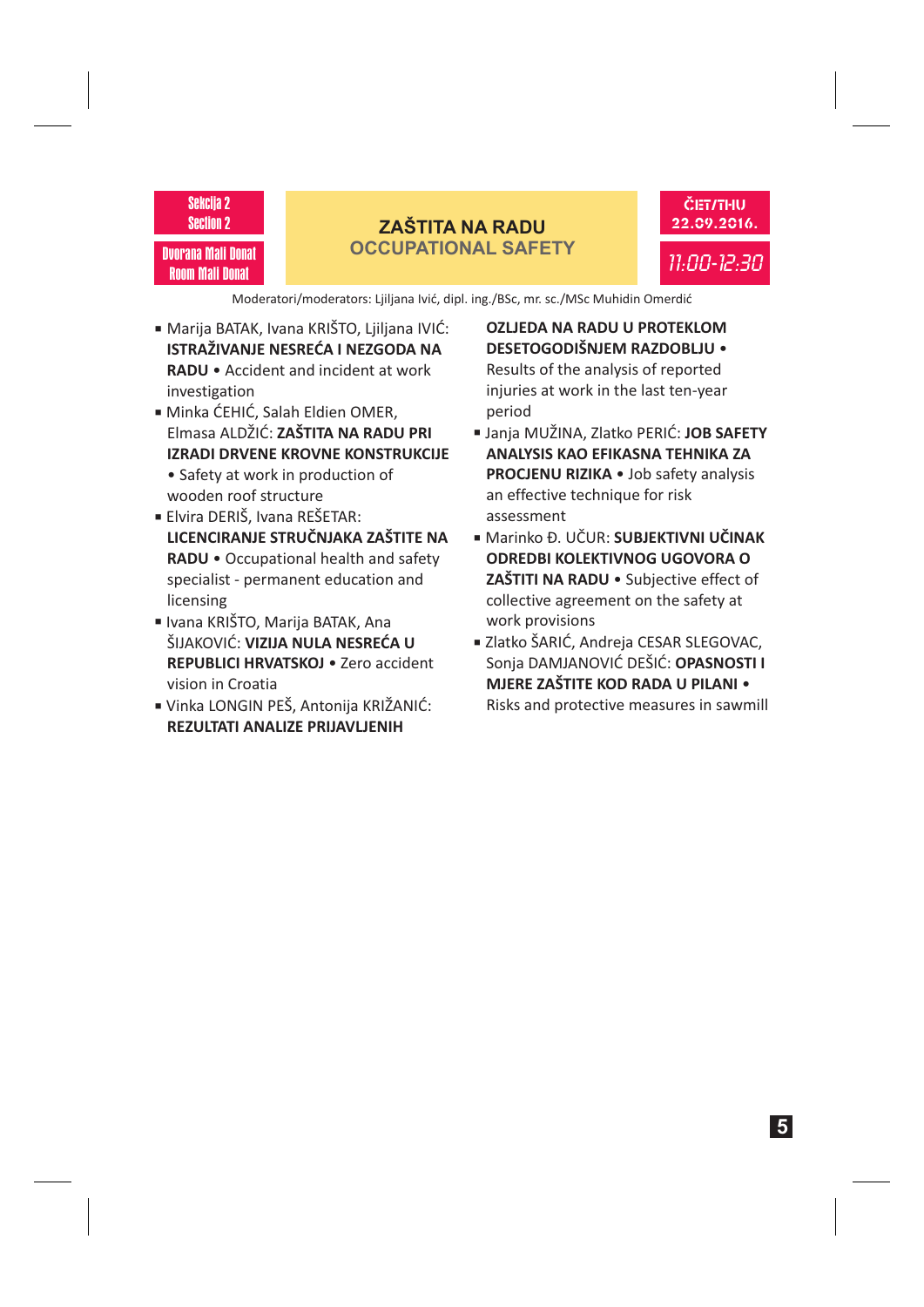Sekcija 3 Section 3 Dvorana Bura Room Bura

## **TEHNIČKO-TEHNOLOŠKI ČIMBENICI ZAŠTITE TECHNICAL-TECHNOLOGICAL PROTECTION FACTORS**



Moderatori/moderators: mr. sc./MSc Jadranka Grbinić, dr. sc./PhDMatija Landekić

- Sonja DAMJANOVIĆ DEŠIĆ, Zlatko ŠARIĆ: LABORATORIJU · Safe work in chemical laboratory **SIGURAN RAD U KEMIJSKOM**
- Dušan GAVANSKI, Stevo MILADINOVIĆ: **AUTOMATSKE PAKERICE •** Protection of workers in process sugar packing with automated packing machine **ZAŠTITA RADNIKA U PROCESU PAKOVANJA ŠEĆERA POMOĆU**
- Jadranka GRBINIĆ: **MONITORING** DANAS · Environmental monitoring at the waste disposal site "Ilovac" – Karlovac in the past and at the present time **STANJA OKOLIŠA NA ODLAGALIŠTU OTPADA ILOVAC KARLOVAC – NEKAD I**
- Nenad KOVAČEVIĆ, Branko BABIĆ, Nenad DIMITRIJEVIĆ: **PREVENTIVNE MERE ZA** Preventive measures for safe healthy working with mines **BEZBEDAN I ZDRAV RAD SA MINAMA** •
- Matija LANDEKIĆ, Ivan MARTINIĆ, Mario ŠPORČIĆ, Matija BAKARIĆ: **TEHNIKE RADA I MJERE SIGURNOSTI PRI RADU NA STABLIMA U URBANIM SREDINAMA**
- Work technique and safety at work on trees in urban areas
- Tina MUDROVČIĆ, Sonja DAMJANOVIĆ DEŠIĆ: **SIGURAN RAD U HLADNJAČAMA** • Safety work in cold storages
- Husein ROŠIĆ, Atif HODŽIĆ, Redžo HASANAGIĆ: **UTJECAJ TEHNIČKO-**BEZBJEDNOST U RADU · Impact of technical-technological development on security in work **TEHNOLOŠKOG RAZVOJA NA**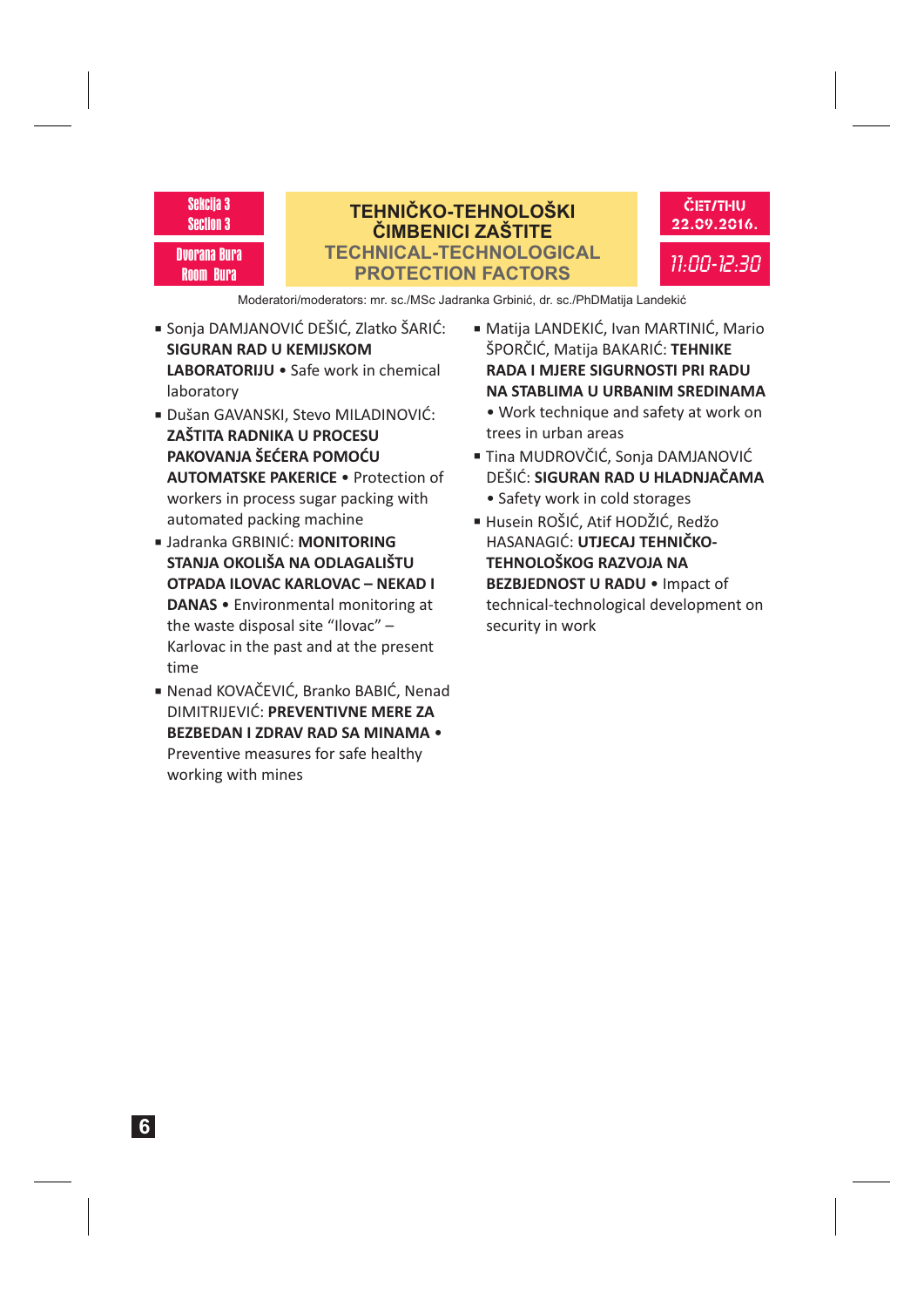

Dvorana Veliki Donat<br>Room Veliki Donat

## 14:00-15:30 Dvorana Veliki Donat **MULTIDISCIPLINARY MULTIDISCIPLINARNI ASPEKT ASPECT**



Moderatori/moderators: dr. sc./PhD Ana Marija Grancarić, dr. sc./PhD Dragan Karabasil -

- Ana M. GRANCARIĆ, Anita TARBUK, Lea BOTTERI: **MODIFIED COTTON FOR** Poboljšana obrada protiv gorenja modificiranjem pamuka **BETTER FLAME RETARDANCY** •
- Tihana DEKANIĆ, Tanja PUŠIĆ, Ivo SOLJAČIĆ: **POSTAJU LI DETERDŽENTI UV ZRAČENJA? •** Do detergents become effective agents for uv protection? **UČINKOVITA SREDSTVA ZA ZAŠTITU OD**
- Dragan KARABASIL, Dragan KNEŽEVIĆ: **PŠENICE" •** "The influence of 2.4 Ghz frequency of Wi-Fi router for wireless internet on stalk growth and germination of wheat" **"UTICAJ FREKVENCIJE 2,4 GHz Wi-Fi RUTERA ZA BEZŽIČNI INTERNET NA KLIJAVOST I RAZVOJ STABLJIKA**
- Esad BAJRAMOVIĆ, Fadil ISLAMOVIĆ, Atif HODŽIĆ: **UVOĐENJE I IMPLEMENTACIJA** ORGANIZACIJE . Introduction and implementation of bas EN ISO 22301:2016 in the organizations **BAS EN ISO 22301:2016 U**
- Mihael GLAVAŠ, Tomislav DUMIĆ, Vedran SLIJEPČEVIĆ, Krunoslav PINTUR: DIONICA 8 I 9 · Traffic caused animal mortality on 8th and 9th section of D1 state road **STRADAVANJE ŽIVOTINJA U PROMETU NA DRŽAVNOJ CESTI D1 NA PODRUČJU**
- Cvetan KOVAČ: **SOCIAL PARTNERSHIP IN** Socijalno partnerstvo u zaštiti na radu **OCCUPATIONAL SAFETY AND HEALTH** •
- Jasminka KOVAČEVIĆ: **INFORMIRANJE:** Information: Internet in the service of occupational safety • **INTERNET U SLUŽBI ZAŠTITE NA RADU**
- Sandra LALETA: **INSTRUMENTI "ATIPIČNE" RADNIKE •** Instruments for the implementation of the framework agreement on work- related stress – with the view on "atypical" workers **IMPLEMENTACIJE OKVIRNOG SPORAZUMA O STRESU NA RADU I U VEZI S RADOM – S OSVRTOM NA**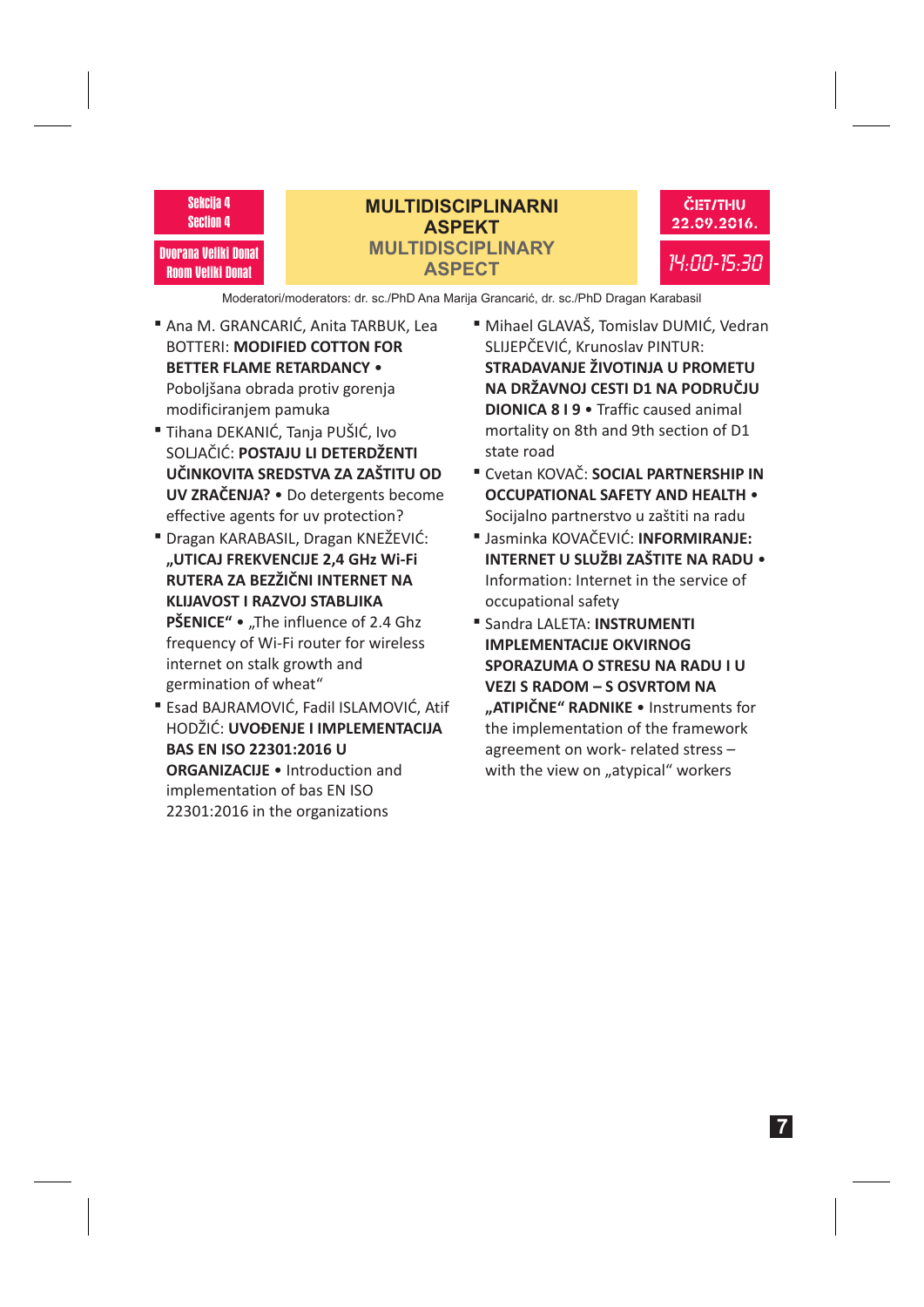#### Sekcija 5 Section 5

Dvorana Mali Donat Room Mali Donat

#### **ERGONOMIJA ERGONOMICS**



Moderatori/moderators: dr. sc./PhD Anica Hursa Šajatović, dr. sc./PhD Sarajko Baksa -

- Anica HURSA ŠAJATOVIĆ, Zvonko DRAGČEVIĆ, Daniela ZAVEC PAVLINIĆ: • Ergonomics – **OBUĆE I OPREME** important factor in design of protective clothing, footwear and equipment **ERGONOMIJA – VAŽAN ČIMBENIK U OBLIKOVANJU ZAŠTITNE ODJEĆE,**
- Sarajko BAKSA, Tena KOVAČIĆ, Ines BAKSA: **ERGONOMIJSKA KVALITETA** PROIZVODNIH POGONA · Ergonomic quality of illuminance of workplaces in manufacturing plants **RASVIJETLJENOSTI RADNIH MJESTA**
- Denis LISICA MANDEK, Marina MIHALINAC BOLANČA, Ana BOGADI ŠARE: **UNAPRJEĐIVANJE MJERA ZA MJESTU S RAČUNALOM • Improving** measures to reduce risks at a workplace with visual terminal displays **SMANJENJE RIZIKA NA RADNOM**
- Srebrenka MESIĆ, Eos MARTINAC: HOLDING d.o.o. . The ratio of detected operating conditions and possible outcomes of health in ZG holding Ltd. **ODNOS PREPOZNATIH UVJETA RADA I MOGUĆIH ISHODA PO ZDRAVLJE U ZG**
- Josipa ŠPACIR, Anja JURČIĆ, Roman VERŠIĆ, Ljerka LUIĆ: **UTJECAJ** NA RADNU EFIKASNOST . The influence of computer and mobile ergonomics on working efficiency **RAČUNALNE I MOBILNE ERGONOMIJE**
- Ivan ŠTEDUL, Laura ŠPERNJAK, Snježana KIRIN: **ANALIZA UTJECAJA ZDRAVLJE RADNIKA** • Analysis of the effects of ergonomic software on the health of workers **ERGONOMSKOG SOFTVERA NA**
- Marko OŽURA, Marko PRAHOVIĆ, Robert KRANJČEC: **FIZIČKA OPTEREĆENJA PILOM** • Physical exertion of a worker / cutter while working with chainsaw **RADNIKA PRI RADU MOTORNOM**
- Fikret VELJOVIĆ, Ilirijana HAXHIBEQIRI KARABDIĆ: **ZDRAVSTVENE TEGOBE** AVIONA · Sanitation problems of workers who introduced baggage the depo aircraft **RADNIKA KOJI UNOSE PRTLJAG U DEPO**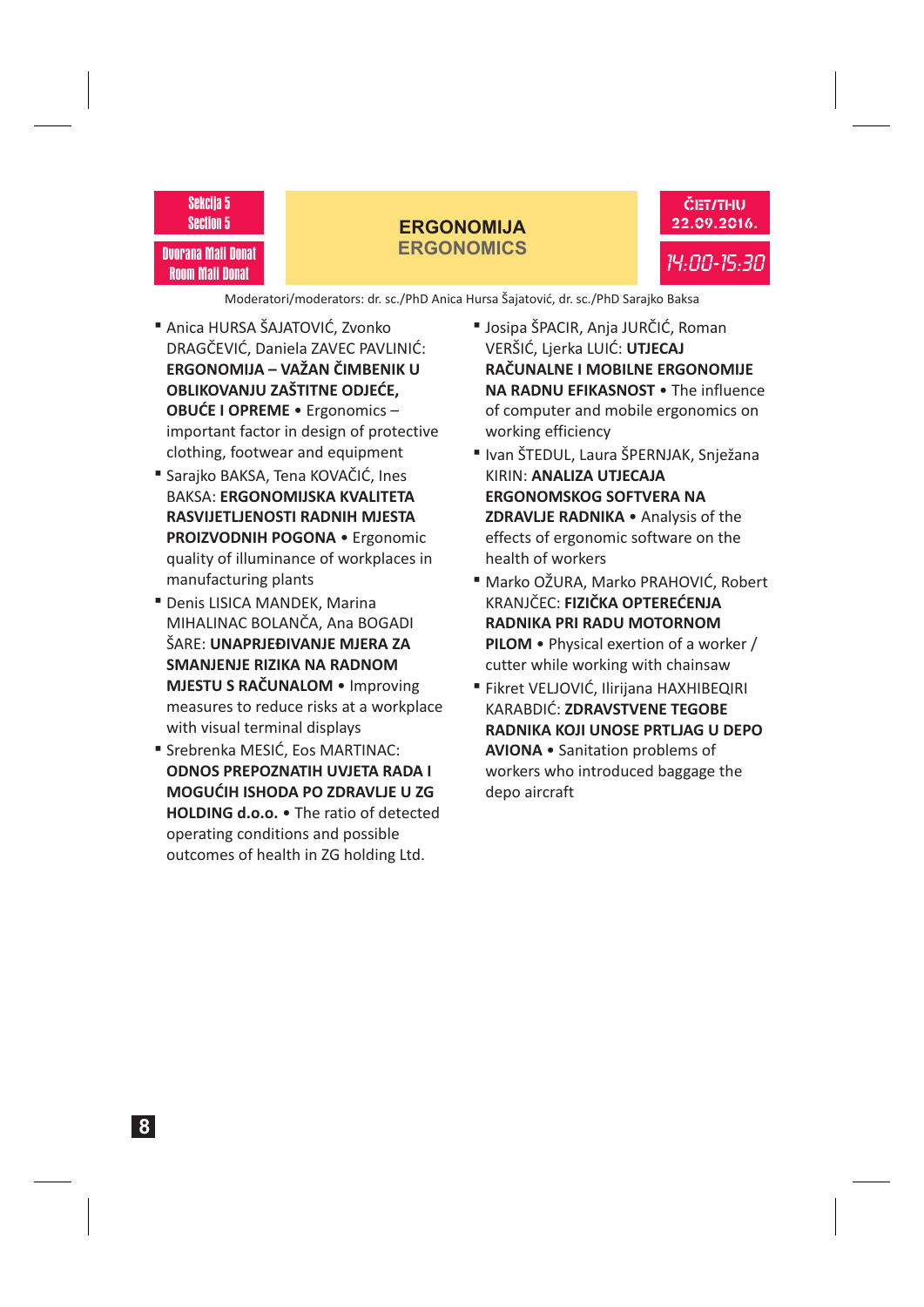

## **OSOBNA ZAŠTITNA SREDSTVA I OPREMA PERSONAL PROTECTIVE EQUIPMENT**



Moderatori/moderators: Robert Lechpammer, dipl. ing./BSc, dr. sc./PhD Bosiljka Šaravanja

- Emilija ZDRAVEVA, Budimir MIJOVIĆ: PRINCIP EVALUACIJE **ODRŽAVANJE TEMPERATURE •** The evaluation principle of temperature regulating electrospun material **ELEKTROISPREDENOG MATERIJALA ZA**
- Bosiljka ŠARAVANJA, Krešimir MALARIĆ, Tanja PUŠIĆ, Darko UJEVIĆ: Investigation of interlining fabric aimed for shield effect of electromagnetic radiation **ISTRAŽIVANJE SVOJSTAVA MEĐUPODSTAVNE TKANINE ZA ZAŠTITU OD ELEKTROMAGNETSKOG ZRAČENJA** •
- Robert LECHPAMMER, Tomislav KUNOVEC, Mladen ŽITKOVIĆ: **PREGLEDI,** Inspection, testing and use of the working equipment in the city of Samobor Public Fire Department **ISPITIVANJA I UPORABA RADNE OPREME U JVP GRADA SAMOBORA** •
- Andreja CESAR SLEGOVAC, Sonja DAMJANOVIĆ DEŠIĆ, Zlatko ŠARIĆ: **OSOBNA ZAŠTITNA OPREMA ZA**

Filtration-based personal **FILTRACIJE** • protective equipment for respiratory protection **ZAŠTITU ORGANA ZA DISANJE NA BAZI**

- Natalija PEJNOVIĆ, Ana BOGADI ŠARE, Branko FRANČEVIĆ: **UPOZORAVAJUĆA** UDALJENOSTI · High visibility clothing **ODJEĆA UOČLJIVA S VELIKE**
- Ana AKRAP, Antonio JAIĆ, Sanja SAMBOL: **ZAŠTITNA ODJEĆA, SREDSTVA PREDŠKOLSKOG ODGOJA •** Protective clothing, tools and equipment in preschool institutions **I OPREMA U USTANOVAMA**
- Vasiljka ŠTORGA, Slavica BOGOVIĆ: • Protective Anti-G suit **ZAŠTITNO ANTIGRAVITACIJSKO ODIJELO**
- **=** Sanela PASKAŠ DLUGOŠ: **IZUZIMANJE ZA ZAŠTITU OD PADA S VISINE •** The exemption of the fixed anchor devices from the system of personal fall protection equipment **FIKSNIH SIDRENIH NAPRAVA IZ SUSTAVA OSOBNE ZAŠTITNE OPREME**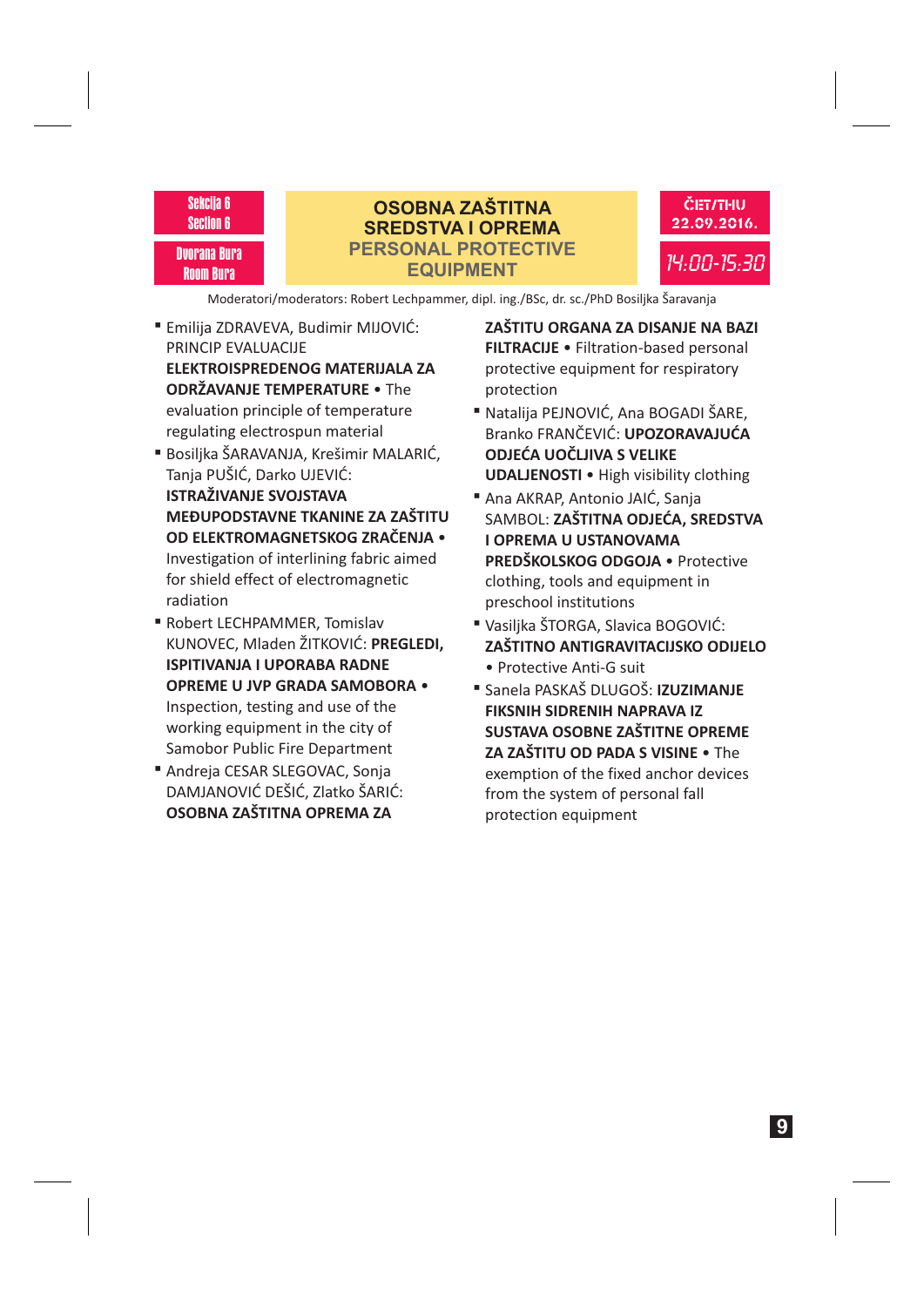#### **POSTER PREZENTACIJE POSTER PRESENTATION**



Moderatori/moderators: Ivan Štedul, prof./BSc, dr. sc./PhD Zvonimir Matusinović

#### **ZDRAVSTVO PUBLIC HEALTH**

- **LEGIONELLA U RADNOM I** MARIĆ: **ŽIVOTNOM OKOLIŠU** • Legionella in -Danijel GRGEC, Vesna ŠUŠNJARA, Marko working and living environment
- **UPRAVLJANJE KVALITETOM U SUSTAVU ZAŠTITE ZDRAVLJA NA RADU** • Quality -Dražen KAPUSTA, Andreja ROŽIĆ DIZDAR: management in occupational health
- **TRAJNO PRAĆENJE KVALITETE** ORSAG: **ZRAKA NA POSTAJI MIROGOJSKA CESTA** -Marko MARIĆ, Danijel GRGEC, Zdravko • Air quality monitoring at the station Mirogojska
- **PROGRAM VJEŽBI ZA KOREKCIJU RAVNIH STOPALA** • Exercise program for -Marko PRAHOVIĆ, Tamara FEHERVARI: the corection of flat feet
- **PROGRAMI SPORTSKE REKREACIJE ZA DJECU S TEŠKOĆAMA U RAZVOJU** • -Marko PRAHOVIĆ, Tamara FEHERVARI: Sports recreational programs for children with disabilities

#### **ZAŠTITA NA RADU OCCUPATIONAL SAFETY**

- **Igor GLAVURDIĆ: PRIMJENA PRIZNATIH PRAVILA ZAŠTITE PRI OBAVLJANJU POSLOVA KOORDINATORA II** • Application of recognized safety rules during operations coordinator II
- **Lating operations coordinates in KOD DJECE VRTIĆKE DOBI** • Occupational safety and health for preschool children
- **ZAŠTITA** -Iva JARDAS, Budimir MIJOVIĆ: **NA RADU NA NAFTNIM PLATFORMAMA**
	- Safety on workplace in platform
- **PRIMJENA UČENJA NA** FILIPOVIĆ: **DALJINU U ZAŠTITI NA RADU – PROJEKT** -Irina KACIAN IVETIĆ, Antun Matija • Safety card distance learning in occupational safety – Safety card project
- **-** Ivo LISE, Željka LALIĆ: **POLOŽAJ STRUČNJAKA ZAŠTITE NA RADU U POSLOVNOM SUSTAVU SUKLADNO NOVOM ZAKONU O ZAŠTITI NA RADU** • Position of experts for the protection at work in accordance with the new law on occupational safety
- Vladanka STUPAR: **INTEGRIRANJE PRO REALNIH MJERA ZAŠTITE OD POŽARA I ZAŠTITE NA RADU U GOSPODARSKIM SUBJEKTIMA NA TERITORIJI REPUBLIKE SRBIJE** • Integrating proactive measures -Tatjana SEKULIĆ, Vladan ĐULAKOVIĆ, of fire protection and safety and health at work in business entities at the territory of the Republic of Serbia
- **LAKCONSKA**<br>I Ivan ŠTEDUL, Maja VIDOVIĆ: ZAKONSKA **REGULATIVA SIGURNOSTI I ZAŠTITE ZDRAVLJA PRI RADU S RAČUNALOM** • Current legislation relating to health and safety issues for work with computers
- **Marina TEVČIĆ, Boris PAVLOVIĆ: TREND OZLJEDA NA RADU U REPUBLICI HRVATSKOJ OD 2010. DO 2015. GODINE** • The trend of work-related injuries in the Republic of Croatia from 2010 to 2015
- **IZRAČUN PREOSTALOG RIZIKA AUVA METODOM PRI PROIZVODNJI METALNE AMBALAŽE** • The AUVA method -Bojan TRBOJEVIĆ, Savić PAVIĆEVIĆ: calculation of residual risk in metal packaging production
- **Marinko Đ. UČUR: OZLJEDA NA RADU U PROPISIMA JE NEZNANSTVENO DEFINIRANA** • Accident at work in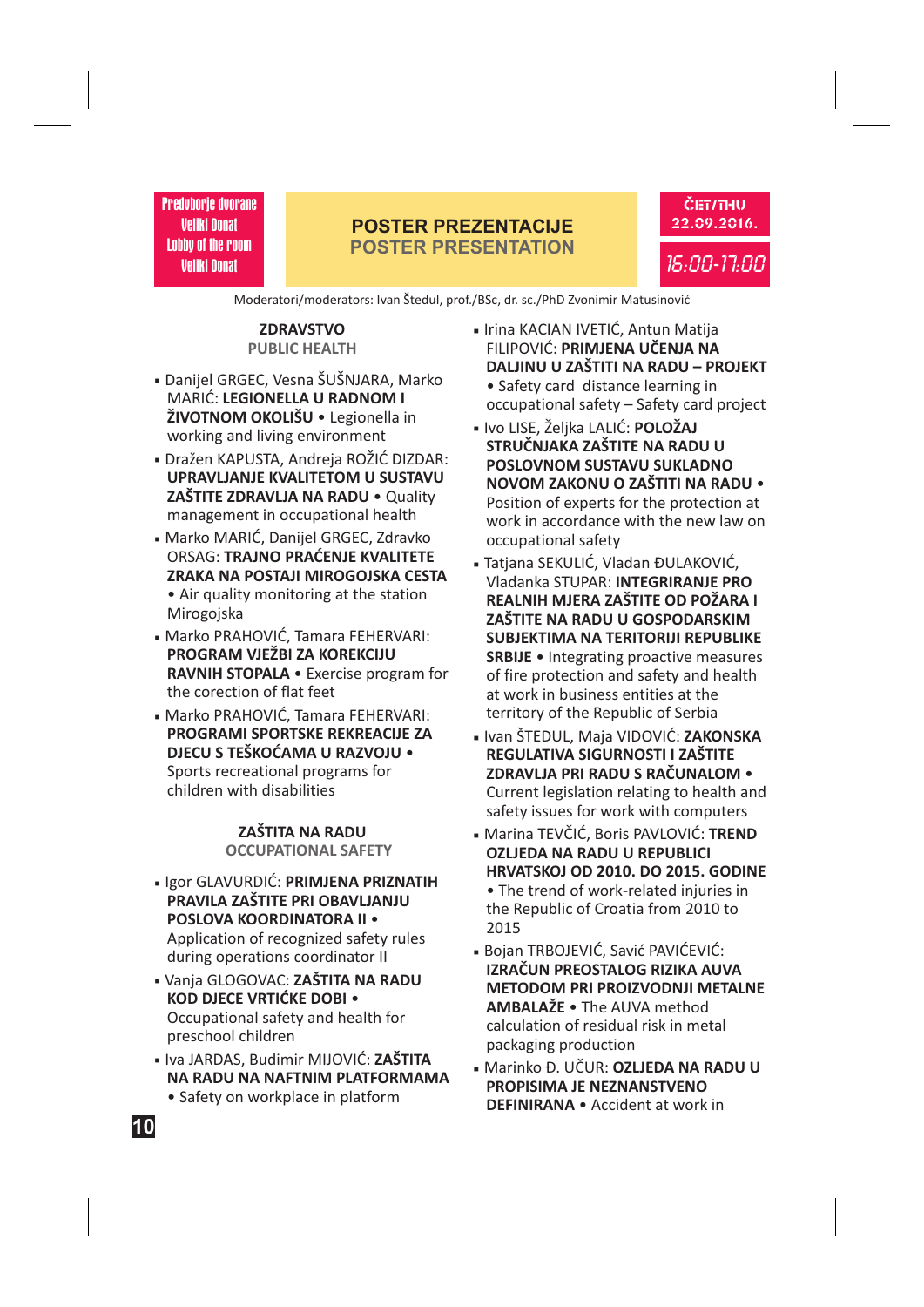regulations is not defined in an academic way

Zoran VUČINIĆ, Jovan VUČINIĆ, Martina -SEKULIĆ: **ANALIZA OZLJEDA NA RADU U**  $\check{\textbf{S}}$ UMARSTVU • Analysis of injury at work in forestry

> **TEHNIČKO-TEHNOLOŠKI ČIMBENICI ZAŠTITE TECHNICAL-TECHNOLOGICAL PROTECTION FACTORS**

- Razija BEGIĆ, Alma JUSANOVIĆ: -• Education students to stay **POGONIMA** in workshops and power plants **EDUKACIJA STUDENATA ZA BORAVAK U RADIONICAMA I PROIZVODNIM**
- Dženana GAČO, Edvin BOLIĆ, Amel -PORIĆ: **THE IMPORTANCE OF** • **CALCULATION OF STEEL STRUCTURES** Važnost proračuna čeličnih konstrukcija
- Jasna HALAMBEK, Marijana BLAŽIĆ, -Tonka ŠARIĆ: **IZVORI ALUMINIJA U** LJUDSKOJ PREHRANI · The sources of aluminium in human diet
- Josip HOSTER: -**SIGURNOST STUPOVA U** OKVIRNIM KONSTRUKCIJAMA · Saftey of columns in frame structures
- Anamarija KIRIN, Filip ŽUGČIĆ: -• Technological **SUPRAVODLJIVOSTI** applications of superconductivity **TEHNOLOŠKE PRIMJENE**
- Tihana KOSTADIN: -**SIGURNOST RADA U** • Occupational safety in **MATERIJALA** materials testing laboratory **LABORATORIJU ZA ISPITIVANJE**
- Tihomir MIHALIĆ, Domagoj ĆUBELA: -· **ENERGIJE NA STROJEVIMA · Security** measures with electricity used in machines **SIGURNOSNE MJERE ELEKTRIČNE**
- Boris OŽANIĆ, Toni CINDRIĆ: -**PILOT** • The pilot **KARLOVAČKE ŽUPANIJE** project of cultivation of energy cane miscanthus in the Karlovac county **PROJEKT UZGOJA ENERGETSKE TRSKE MISCANTHUS NA PODRUČJU**
- Nikola ŠIMUNIĆ, Ivan MALEŠIĆ, Denis -KOTARSKI, Nenad MUSTAPIĆ: **IZRADA** • **ADITIVNE TEHNOLOGIJE** Manufacturing of 3D anatomical models using additive technology **ANATOMSKIH 3D MODELA POMOĆU**
- Nikola TRBOJEVIĆ, Savić PAVIĆEVIĆ, -· Zlatko JURAC: OPASNOSTI I ŠTETNOSTI PRI PROIZVODNJI METALNIH PROIZVODA RISKS AND HAZARDS IN THE PRODUCTION OF METAL PRODUCTS
- Biljana VRANJEŠ, Jadranka DALMACIJA, -Nikola TRBOJEVIĆ: **MJERE ZAŠTITE OD MINERALNIH SIROVINA • Dust** protection measures at mineral open-pit mines **PRAŠINE NA POVRŠINSKIM KOPOVIMA**
- Sandra ZAVADLAV, Marijana BLAŽIĆ, -Mihaela DODIK: **ZBRINJAVANJE** • Disposal unused animal by **Tehnologija** products - Technology **NEJESTIVIH NUSPRODUKATA ŽIVOTINJSKOG PODRIJETLA –**
- Vuk ZLATAR, Davor PETRAČIĆ, Vedran -JURAC: • **DIZEL GORIVO IZ OTPADA** Diesel fuel from waste

**ERGONOMIJA ERGONOMICS**

- **-** Snježana KIRIN: **MJERENJE INTENZITETA** • Measuring the intensity of the **ODJEĆE** lighting during clothes making processes **RASVJETE U PROCESIMA PROIZVODNJE**
- Marina MIHALINAC BOLANČA, Marija BUBAŠ, Dijana KRIŠTO: **PILOT** • Pilot study on statodinamic **ODJEĆE** loads in the clothing production **ISTRAŽIVANJE O STATODINAMIČKIM OPTEREĆENJIMA U PROIZVODNJI**

#### **EKOLOGIJA ECOLOGY**

**-** Ines CINDRIĆ, Nina POPOVIĆ: **SASTAVNICA OKOLIŠA •** Potential of **POTENCIJAL VODENE LEĆE (LEMNACEAE) ZA FITOREMEDIJACIJU**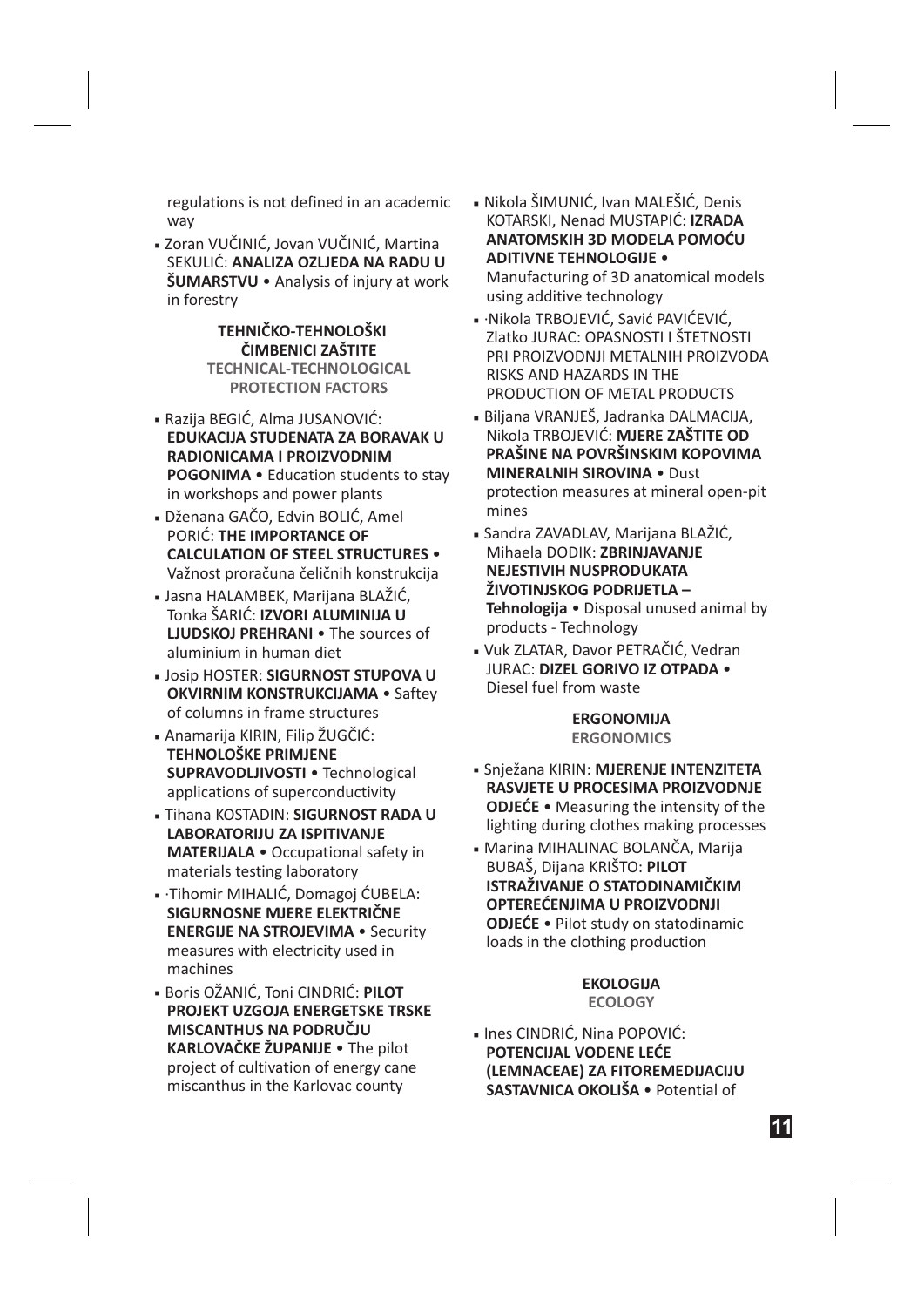protection of accommodation and catering facilities

> **DRUŠTVENI I PRAVNI ASPEKTI SOCIAL AND LEGAL ASPECTS**

Tatjana ČUMPEK, Darko MARKOVIĆ: -• **LOKALNOM ZAJEDNICOM KOMUNIKACIJA TIJEKOM NESREĆA I NEPOGODA; NOVI IZAZOVI PRED**

Communication during accidents and disasters; new challenges for the local community

- Antun Matija FILIPOVIĆ, Irina KACIAN -IVETIĆ: **POSLOVNA INTELIGENCIJA U** • Business intelligence in **RADU** occupational safety and health **SIGURNOSTI I ZAŠTITI ZDRAVLJA NA**
- Davorka MARTINJAK, Renata ODELJAN, -Davor SOLOMUN: **POLICIJSKI I ZAŠTITE NA RADU •** Police and crime investigation aspects of events in the area of safety at work **KRIMINALISTIČKI ASPEKTI ISTRAŽIVANJA DOGAĐAJA U PODRUČJU**
- Iva MILETIĆ, Maja VIDOVIĆ: **ANALIZA** -• Analysis **INFORMACIJSKE SIGURNOSTI** of the *e-nabava* from the standpoint of information security **SUSTAVA E-NABAVE SA STAJALIŠTA**
- Mateja PETRAČIĆ: **IZAZOVI RAZVOJA** -• **KONTINENTALNOJ HRVATSKOJ** Challenges development of rural tourism in continental Croatia **RURALNOG TURIZMA U**
- Kornelija SEVEROVIĆ, Lahorka HALMI, -Željka GRAČAN: **ŽENE U VODSTVU** POSLOVNIH SUBJEKATA . Women in the guidance of business entities
- Ivana TEKLIĆ: **MIRENJE BRŽI I LAKŠI** -• **IZ PODRUČJA ZAŠTITE NA RADU** Mediation - a faster and easier way of resolving labour disputes in the field of occupational safety and health **NAČIN RJEŠAVANJA RADNIH SPOROVA**
- Silvija VITNER MARKOVIĆ, Kornelija SEVEROVIĆ, Josipa SPUDIĆ: **ULOGA I**

REPUBLICI HRVATSKOJ . The role of hotels specifically standardized for disabled people in the Republic of Croatia **ZNAČAJ POSEBNO STANDARDIZIRANIH HOTELA ZA OSOBE S INVALIDITETOM U**

> **MULTIDISCIPLINARNI ASPEKT MULTIDISCIPLINARY ASPECTS**

- Elvira ĆATIĆ-KAJTAZOVIĆ, Mirela KLJAJIĆ--DERVIĆ, Sanita BILANOVIĆ: **VAŽNOST STANOVIŠTA POTROŠAČA • Importance** of written codes of ethics in small and medium enterprises in Bosnia and Herzegovina from the consumers' point of view **PISANIH ETIČKIH KODEKSA U BOSANSKOHERCEGOVAČKIM MALIM I SREDNJIM PREDUZEĆIMA SA**
- **Ines KOVAČEVIĆ CVETKO, Tanja LELAS,** Helena KOREN: **UČESTALOST PUŠENJA I SMJENSKIH RADNIKA ·** Frequency of smoking and alcohol consumption among shift workers **KONZUMACIJE ALKOHOLA KOD**
- Fatka KULENOVIĆ, Aladin CRNKIĆ: -POKRIVANJA SKUPA · Application of the location set-covering problem **PRIMJENA LOKACIJSKOG PROBLEMA**
- Marin MARAS: **VJEROJATNOST** -• Probability of **DOŽIVLJENJA I SMRTI** survival and death
- Ivana RIBARIĆ, Nikola TRBOJEVIĆ: -• **UTJECAJ ALKOHOLA NA ZAPOSLENIKE** The impact of alcohol on employees
- Magdalena TRAJKOVSKA TRPEVSKA, Elena TRPCEVSKA, Bojan TRPEVSKI: **RISK** • Analiza procjene rizika na **MACEDONIA** radnim mjestima u laboratorijima u Republici Makedoniji **ANALYSIS OF WORKING POSITIONS AT LABORATORIES IN REPUBLIC OF**
- Filip ŽUGČIĆ, Anamarija KIRIN: -• The autonomous hybrid **SUSTAVA** systems **PRIMJENA AUTONOMNIH HIBRIDNIH**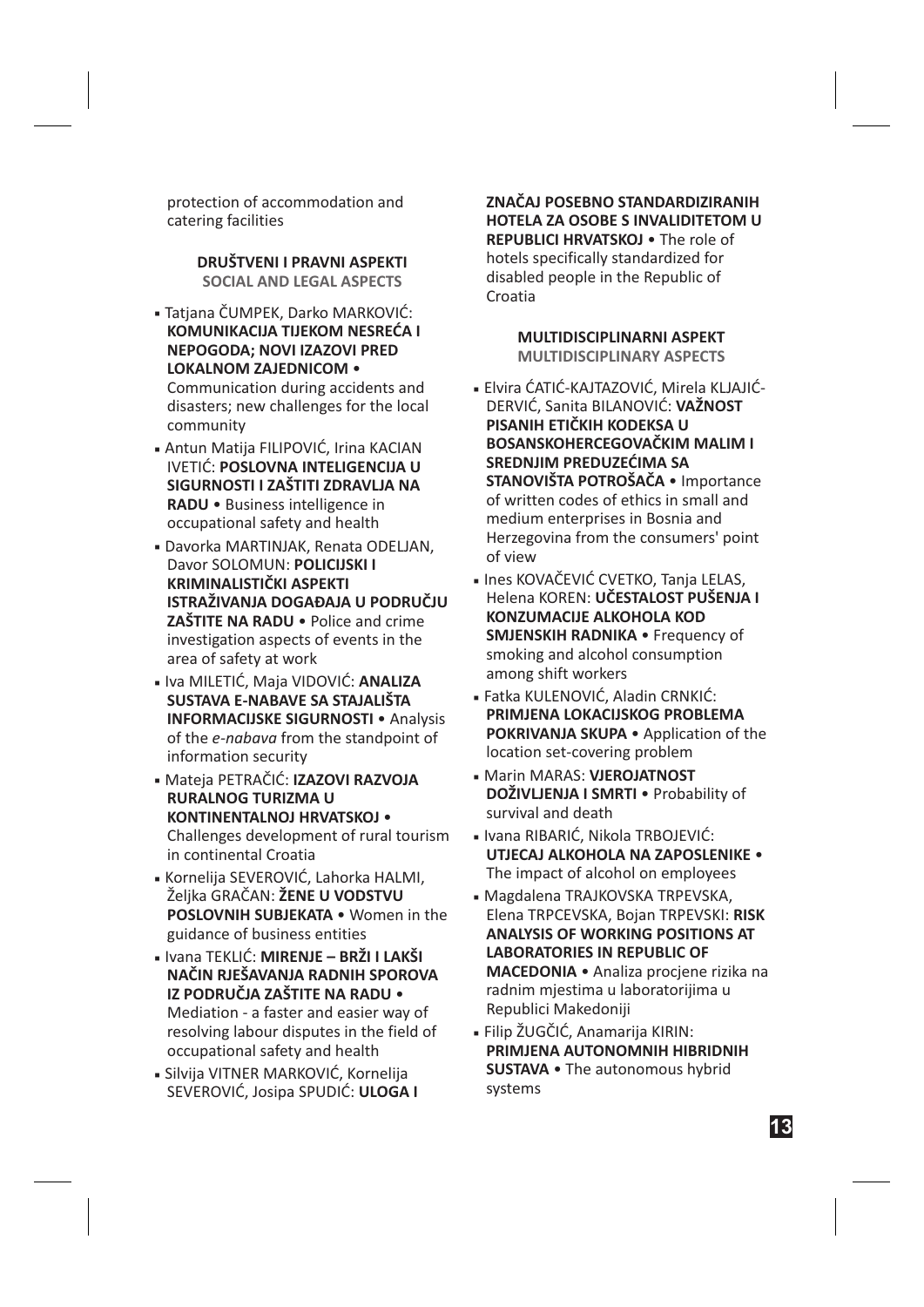duckweed (Lemnaceae) for phytoremediation of environmental components

- Zlatko JURAC, Nikola TRBOJEVIĆ, Vuk -ZLATAR: **IZVORI ONEČIŠĆENJA I TRETMAN OTPADNIH VODA • Sources** of pollution and wastewater treatment
- Zvonimir MATUSINOVIĆ, Igor PETERNEL, -Boris BUKOVČAK: **PROTUPOŽARNA** • **GRADOVA KARLOVCA I DUGE RESE** Fire protection in the case of waste water treatment plant of Karlovac city and Duga Resa **ZAŠTITA NA PRIMJERU UREĐAJA ZA PROČIŠĆAVANJE OTPADNIH VODA**
- Nenad MUSTAPIĆ, Miljenko JAGARČEC: -• Consequences of **OTPADOM** application payt system in the municipal waste management **POSLJEDICE PRIMJENE SUSTAVA PlaKSO U GOSPODARENJU KOMUNALNIM**
- Nihada OMERDIĆ, Muhidin OMERDIĆ, -Hrvoje DOKOZA: **MULJ S UREĐAJA ZA** • **PROČIŠĆAVANJE OTPADNIH VODA** Sludge from waste water treatment plants
- Marko OŽURA, Tomislav DUMIĆ, Dina -BOTTA, Davorin ANDRIJAŠEVIĆ: • **ZAŠTITNIH SREDSTAVA U LOVSTVU** Responsible use of chemical crop protection products in game management **ODGOVORNA UPOTREBA KEMIJSKIH**
- Borislav SIMENDIĆ, Vesna PETROVIĆ, -Vesna MARINKOVIĆ: **ZNAČAJ SAGOREVANJA BIOMASE • The** significance of lignin in biomass combustion process **ODREĐIVANJA LIGNINA ZA PROCES**
- Zlatibor TOMAS, Mateo MANCE, Marko -OŽURA: **PREDNOSTI METODE SANACIJE** • **NA RADU NA PRIMJERU KARLOVCA** The advantages of repairing the sewerage by using "no dig-packer" method in environmental protection and **KANALIZACIJE "BEZ ISKOPA" PACKER METODOM U ZAŠTITI OKOLIŠA I ZAŠTITI**

work safety shown on the example of Karlovac

Zoran VUČINIĆ, Jovan VUČINIĆ: -• **OKOLIŠA U REPUBLICI HRVATSKOJ** International carriers of environmental protection in Republic of Croatia **MEĐUNARODNI NOSITELJI ZAŠTITE**

## **ZAŠTITA OD POŽARA I EKSPLOZIJA**

**PROTECTION FROM FIRE AND EXPLOSION**

- Mato ANTONIĆ, Marijana BEGOVIĆ: -• **EKSPLOZIVNIH SREDSTAVA U OS RH** Occupational safety measures when dismantling and disposing of explosive materials in the Republic of Croatia armed forces **MJERE ZAŠTITE NA RADU KOD DELABORACIJE I ZBRINJAVANJA**
- **Damir KULIŠIĆ: SUVREMENI TEHNIČKI I** • Contemporary technical and **NAPRAVA** biological systems for detection of concealed explosive substances and devices **BIOLOŠKI SUSTAVI ZA DETEKCIJU SKRIVENIH EKSPLOZIVA I EKSPLOZIVNIH**
- Igor PETERNEL, Dražen RAČKI, Snježana -KIRIN, Stella BABIĆ: **GAŠENJE VIŠIH** • Extinguishing fires using high **TLAKA** pressure **OBJEKATA UPOTREBOM VISOKOG**
- Đorđi TODOROVSKI: -**SIGURNOST I** • Safety and protection from explosive devices **ZAŠTITA OD EKSPLOZIVNIH SREDSTAVA**
- Đorđi TODOROVSKI: -**UNIŠTAVANJE** • **SREDSTAVA NA SIGURAN NAČIN** Destruction unexploded explosive devices safely **NEEKSPLODIRANIH EKSPLOZIVNIH**
- Đorđi TODOROVSKI, Domagoj BOROVEC: • **ELEKTROENERGETSKIH POSTROJENJA** Fire extinguishing in power plants **GAŠENJE POŽARA**
- Maja VIDOVIĆ: -**ZAŠTITA OD POŽARA UGOSTITELJSKIH OBJEKATA • Fire**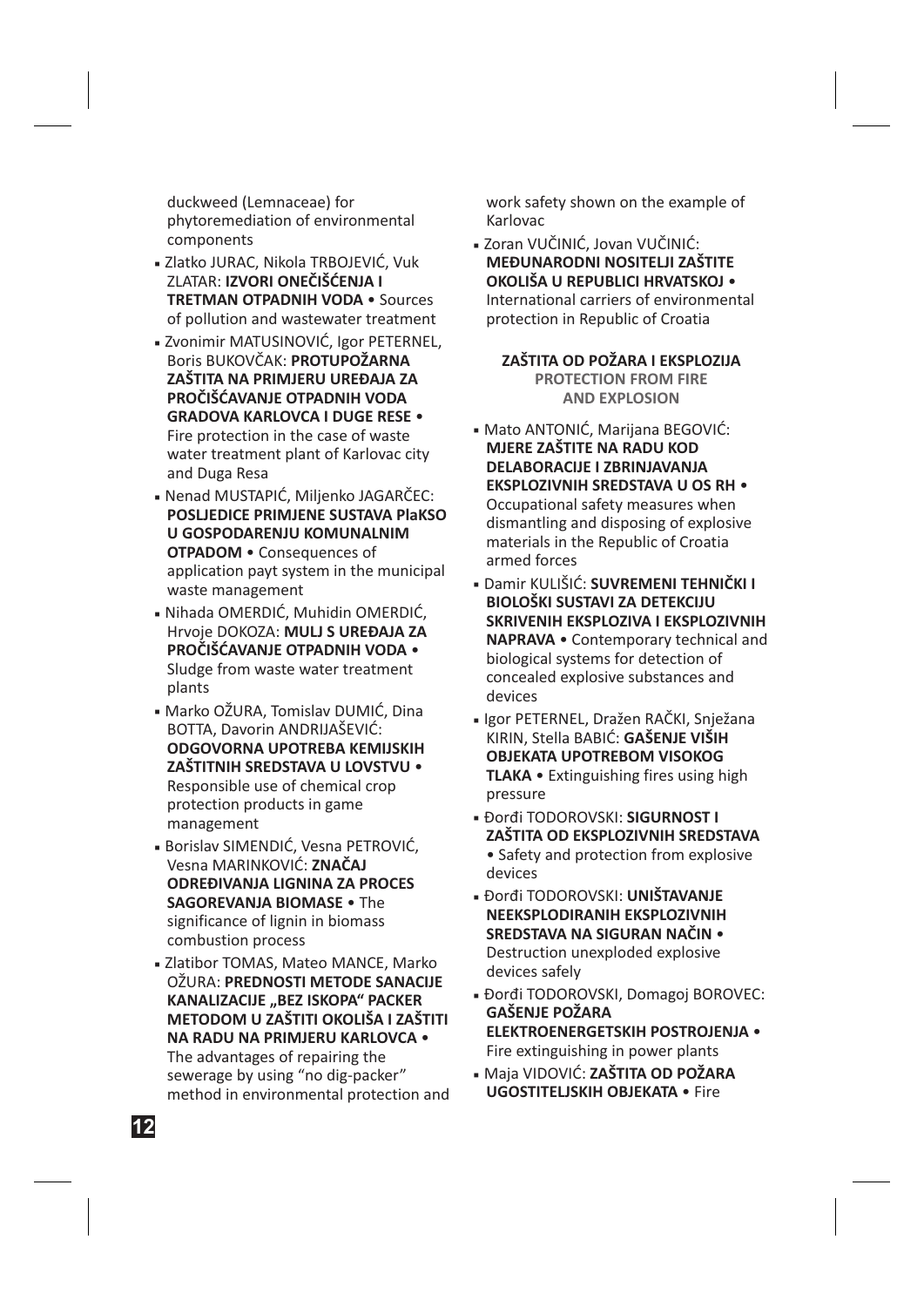22.09.2016. Dvorana Veliki Donat **zdravlja i sigurnost na radu OKRUGLI STOL u organizaciji Hrvatskog zavoda za zaštitu ROUND TABLE organized by the Croatian Institute for Health Protection and Safety at Work**



Moderator/moderator: Ariana Alić, dr. med./MD

#### **Tema: LIJEČNIČKA SVJEDODŽBA / UVJERENJE – PROBLEMI U PRAKSI**

#### **Uvodničari/ce:**

**Ariana Alić** , dr. med.

**Melita Uremović** , dr. med. Hrvatski zavod za zaštitu zdravlja i sigurnost na radu

> Zavod za vještačenje, profesionalnu rehabilitaciju i zapošljavanje osoba s invaliditetom

**Jere Gašperov** , dipl. ing.

**Nenad Puljić** , dipl. ing. Ministarstvo rada i mirovinskog sustava, Inspektorat rada

Ministarstvo rada i mirovinskog sustava, Inspektorat rada

**Topic:**

**MEDICAL CERTIFICATE - PROBLEMS IN PRACTICE**

#### **Presenters:**

**Ariana Alić** , M.D.

**Melita Uremović** , M.D. Croatian Institute for Health Protection and Safety at Work

> Institute for Expert Opinions, Occupational Rehabilitation and Employment of Invalid Persons

**Jere Gašperov** , BSc

**Nenad Puljić** , BSc Ministry of Labour and Pension System, Labour Inspectorate

Ministry of Labour and Pension System, Labour Inspectorate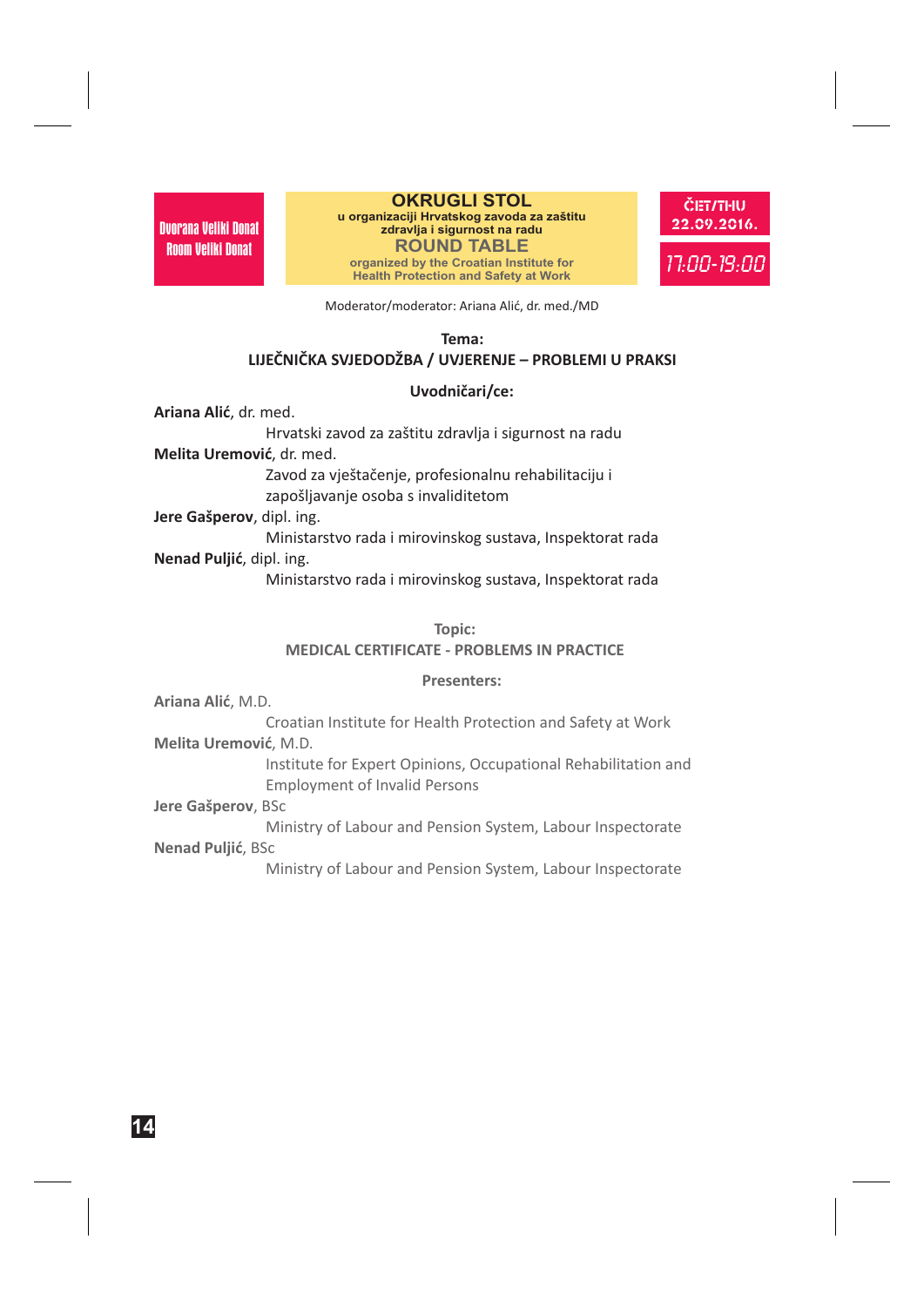## **PETAK/FRIDAY 23.09.2016.**

Dvorana Veliki Donat<br>Room Veliki Donat

23.09.2016. Dvorana Veliki Donat **POZVANI RAD INVITED PAPER**

9:00-9:30 PET/FRI

Moderatori/moderators: dr. sc./PhD Budimir Mijović, dr. sc./PhD Nenad Mustapić

■ Jovan VUČINIĆ: **OZLJEDE NA RADU U HRVATSKOJ 1991.-2015. •** Injuries at work in Croatia in 1991-2015



Moderatori/moderators: mr. sc./MSc Gorana Lipnjak, dr. sc./PhD Damir Kralj -

 Gorana LIPNJAK, Zlatko PAP: **VAŽNOST** • **ZDRAVLJA I SIGURNOSTI NA RADU SUSTAVA UPRAVLJANJA ZAŠTITOM**

The importance of occupational health and safety management system

- Ivana MARINAC, Tamara STEVIĆ, Željka SOKOLOVIĆ PAVIĆ: **RADNA PUŽNICOM** • Work capacity of cochlear implantees **SPOSOBNOST OSOBA S UMJETNOM**
- Snježana MATIĆ, Mateja MATIĆ, Tomislav KLARIĆ: **PSIHOSOCIJALNI RIZICI** Psychosocial risks related to engine • drivers in HŽ **POVEZANI S RADOM STROJOVOĐA HŽ-a**
- Damir KRALJ, Diana KRALJ: User satisfaction as an quality indicator of software for managing primary healthcare practices **ZADOVOLJSTVO KORISNIKA KAO POKAZATELJ KAKVOĆE PROGRAMSKE POTPORE VOĐENJU ORDINACIJA PRIMARNE ZDRAVSTVENE ZAŠTITE** •
- Josip TARADI, Vesna NIKOLIĆ, Ana ŠIJAKOVIĆ: **POVEZANOST PROFILA I ODRŽIVOM RAZVOJU •** Correlation between profile and role of safety experts in sustainable development **ULOGE STRUČNJAKA ZA ZAŠTITU U**
- Milorad VOJVODIĆ, Dragan BUBALO: Safety at work in apiculture **ZAŠTITA NA RADU U PČELARSTVU** •
- Dragan PERIĆ: **ZAŠTITA NA RADU** KOLOVOZA PUTA · Occupational health and safety of employees working on paving the road carriageway **RADNIKA KOJI RADE NA ASFALTIRANJU**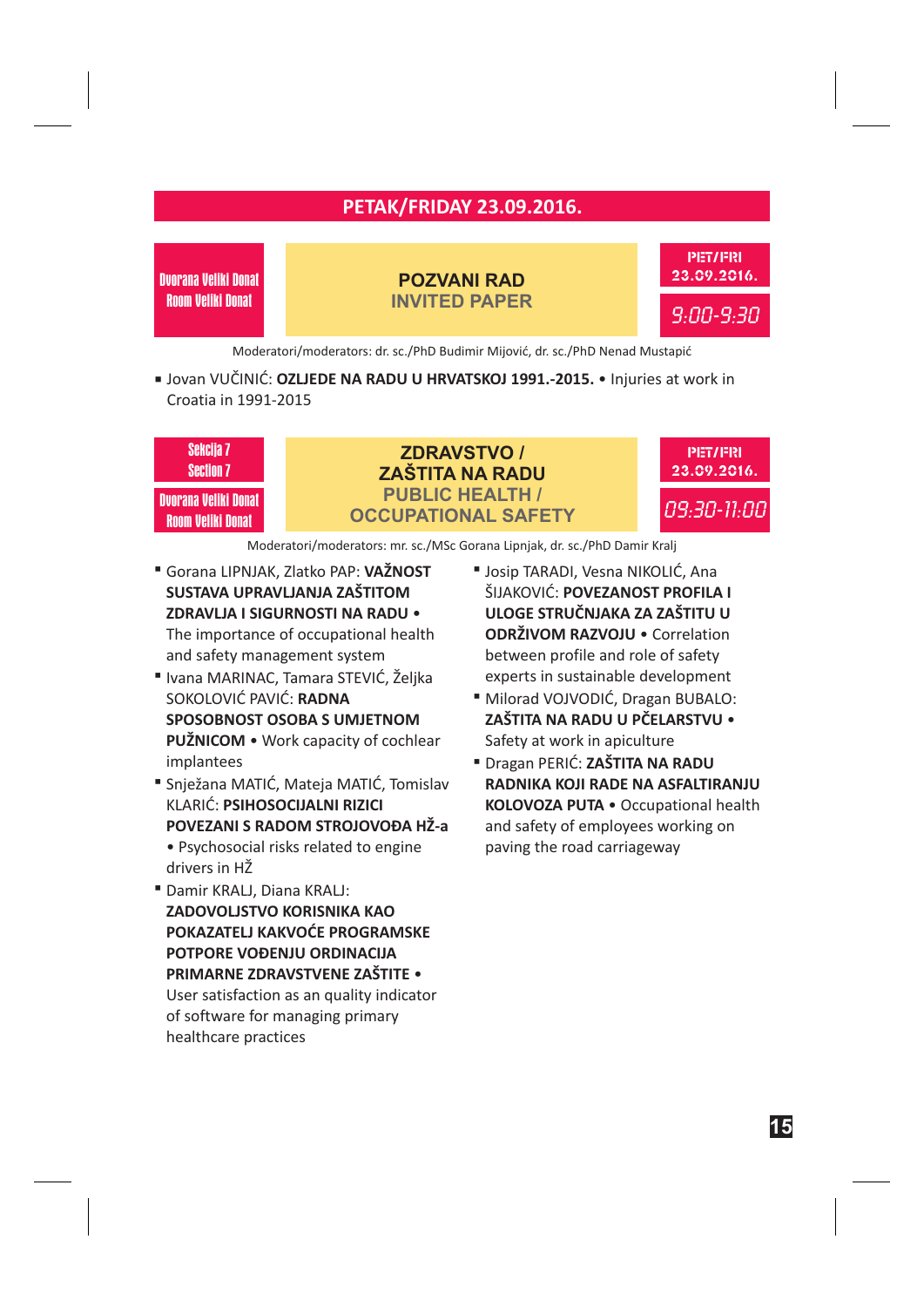#### **DRUŠTVENI I PRAVNI ASPEKTI SOCIAL AND LEGAL ASPECTS**



Dvorana Mali Donat Room Mali Donat

Sekcija 8 Section 8

## Moderatori/moderators: mr. sig./MSc Leon Vedenik, mr. sc./MsC Dubravka Krivačić -

 Leon VEDENIK: **USPOREDBA ZAKONSKE** • **RADNIKA ZA ZAŠTITU NA RADU REGULATIVE IZMEĐU REPUBLIKE HRVATSKE I REPUBLIKE SLOVENIJE U PRAVIMA I OBVEZAMA POVJERENIKA**

Comparison of legal regulation between the Republic of Croatia and the Republic of Slovenia regarding the rights and obligations of the employees' work safety commissioner

- Vitomir BEGOVIĆ: **SOCIJALNI DIJALOG I** The role of social dialog and social partnership in occupational safety improvement **PARTNERSTVO U FUNKCIJI UNAPREĐIVANJA ZAŠTITE NA RADU** •
- Dubravka KRIVAČIĆ, Ines DOBRINIĆ: **ODRŽIVOSTI •** Occupational health and safety information: an integral part of corporate sustainability reports **INFORMACIJE O ZDRAVLJU I SIGURNOSTI NA RADU: SASTAVNI DIO KORPORATIVNIH IZVJEŠTAJA O**
- Mato ANTONIĆ, Luči VELJAČIĆ, Marijana BEGOVIĆ: **ZAKONSKI OKVIRI S ASPEKTA SIGURNOSTI I ISPRAVNOSTI ZA PROSTORE ZA IGRU I IGRAČKE U ODGOJNO-OBRAZOVNIM USTANOVAMA I OSTALIM PROSTORIMA**

The legal aspect of safety and • correctness of premises for playing and toys in educational institutions and other areas

- Branko BABIĆ, Nenad KOVAČEVIĆ: **OBAVEZE LOKALNE SAMOUPRAVE U VANREDNIM SITUACIJAMA KOJE SU PROUZROKOVANE ELEMENTARNIM NEPOGODAMA I DRUGIM NESREĆAMA**
	- Obligations of local government emergency caused by natural disasters and other disasters
- Nikolina SMAJLA, Ivana VARIČAK, Tihana CEGUR RADOVIĆ: **USPOREDBA** Comparison of ethic and traditional banking business **POSLOVANJA ETIČNIH I TRADICIONALNIH BANAKA** •
- Marina BORIĆ, Josip ŠKREBLIN, Muhidin OMERDIĆ: **SREDIŠNJI NACIONALNI** RADU "DATA COLLECTOR" · The central national information system of occupational safety "Data collector" **INFORMACIJSKI SUSTAV ZAŠTITE NA**
- Dražen ŠKRTIĆ: **OBJEKTIVNA** Strict liability of the employer for damages at work and related work **ODGOVORNOST POSLODAVCA ZA ŠTETU NA RADU I U VEZI S RADOM** •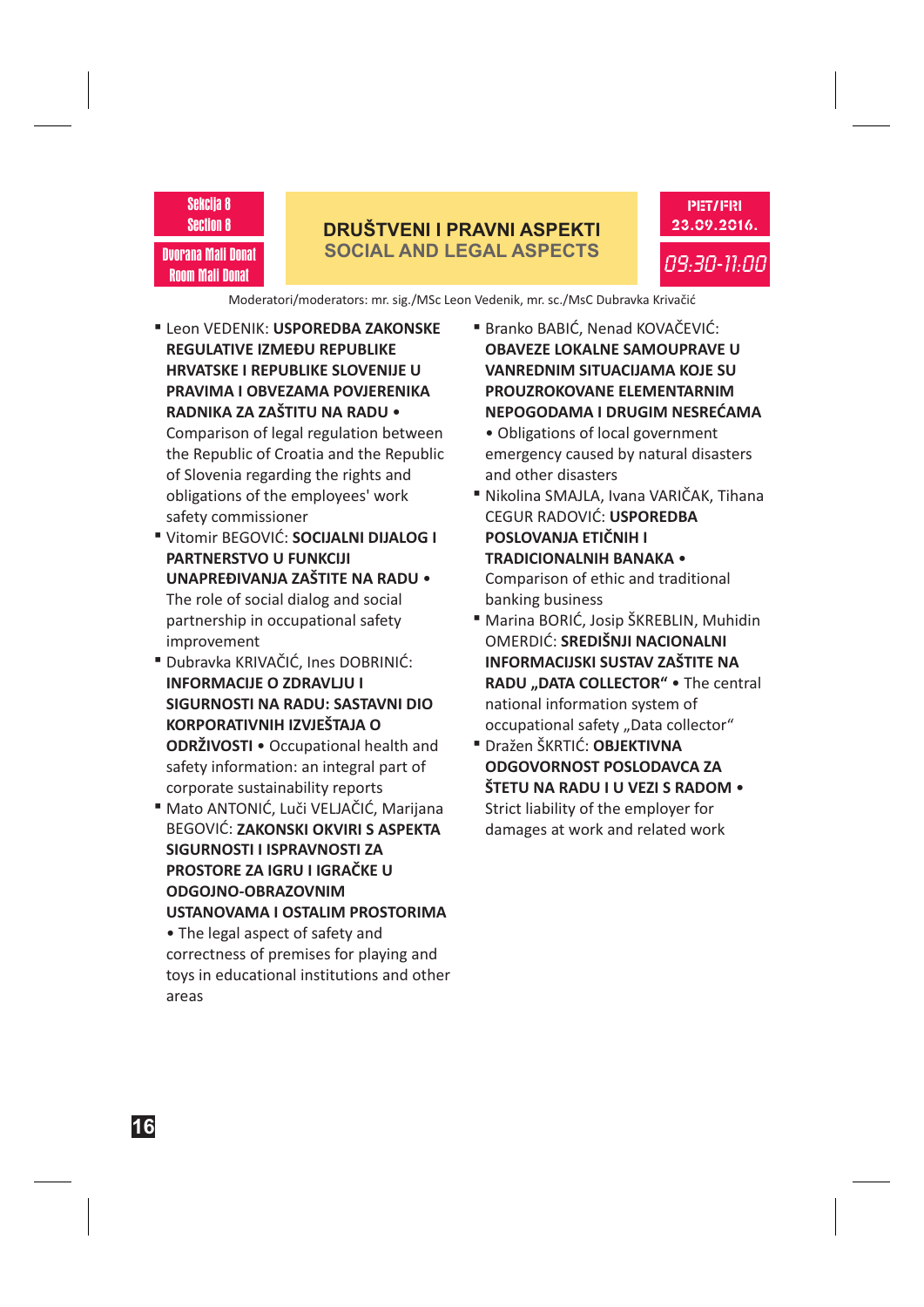

## **ZAŠTITA OD POŽARA I EKSPLOZIJA PROTECTION FROM FIRE AND EXPLOSION**



Moderatori/moderators: dr. sc./PhD Slobodan Krnjetin, Natalija Pejnović, mag. ing. techn. text./MSc

- Sandra FLINČEC GRGAC, Drago KATOVIĆ, Andrea KATOVIĆ: **EKOLOŠKE OBRADE** • Ecological **ZAŠTITE OD GORENJA** treatment of cellulose materials to protect against burning **CELULOZNIH MATERIJALA U SVRHU**
- Slobodan KRNJETIN, Olga KRNJETIN: • Analysis-affected area **MODELOVANJA** of forest fires and the possibility of their mathematical modeling **ANALIZA ZAHVAĆENIH POVRŠINA ŠUMSKIM POŽARIMA I MOGUĆNOST NJIHOVOG MATEMATIČKOG**
- Natalija PEJNOVIĆ, Ana BOGADI ŠARE, Tomislav LONČAR, Mato FRANČEŠEVIĆ: VATROGASACA . Protective and work clothing for firefighters **ZAŠTITNA I RADNA ODJEĆA**
- Goran FRANKOVIĆ: **ULOGA** RASLINJA . Role of the fire department in planning and organizing protection from vegetation fires **VATROGASNE SLUŽBE U PLANIRANJU I ORGANIZIRANJU ZAŠTITE OD POŽARA**
- Robert HRANILOVIĆ, Darinko KOS: **PRIKAZ STANJA OSNOVNE ZAŠTITNE OPREME VATROGASCA NA PODRUČJU**

• Condition review of basic **ŽUPANIJE** firefighter's protective equipment in firefighting community of Karlovac county **VATROGASNE ZAJEDNICE KARLOVAČKE**

- Marin KUNDIĆ, Marko OŽURA, Robert HRANILOVIĆ, Darinko KOS: **PRAVNI** OD ODGOVORNE OSOBE . The legal framework for the reimbursement of costs of firefighters intervention from responsible persons **OKVIR ZA POTRAŽIVANJE NAPLATE TROŠKOVA VATROGASNE INTERVENCIJE**
- Olga KRNJETIN, Slobodan KRNJETIN: • **OČEKIVANOG TRAJANJA POŽARA** Analysis of fire - budget expected duration of fire **POŽARNA ANALIZA – PRORAČUN**
- Marko OŽURA, Ivan GRGINČIĆ, Lucija VARGOVIĆ, Goran FRANKOVIĆ: • Forest fire sectors for attaining **ZAŠTITE** higher quality of forest fire prevention **SEKTORIRANJE ŠUMSKIH SASTOJINA U SVRHU KVALITETNIJE PROTUPOŽARNE**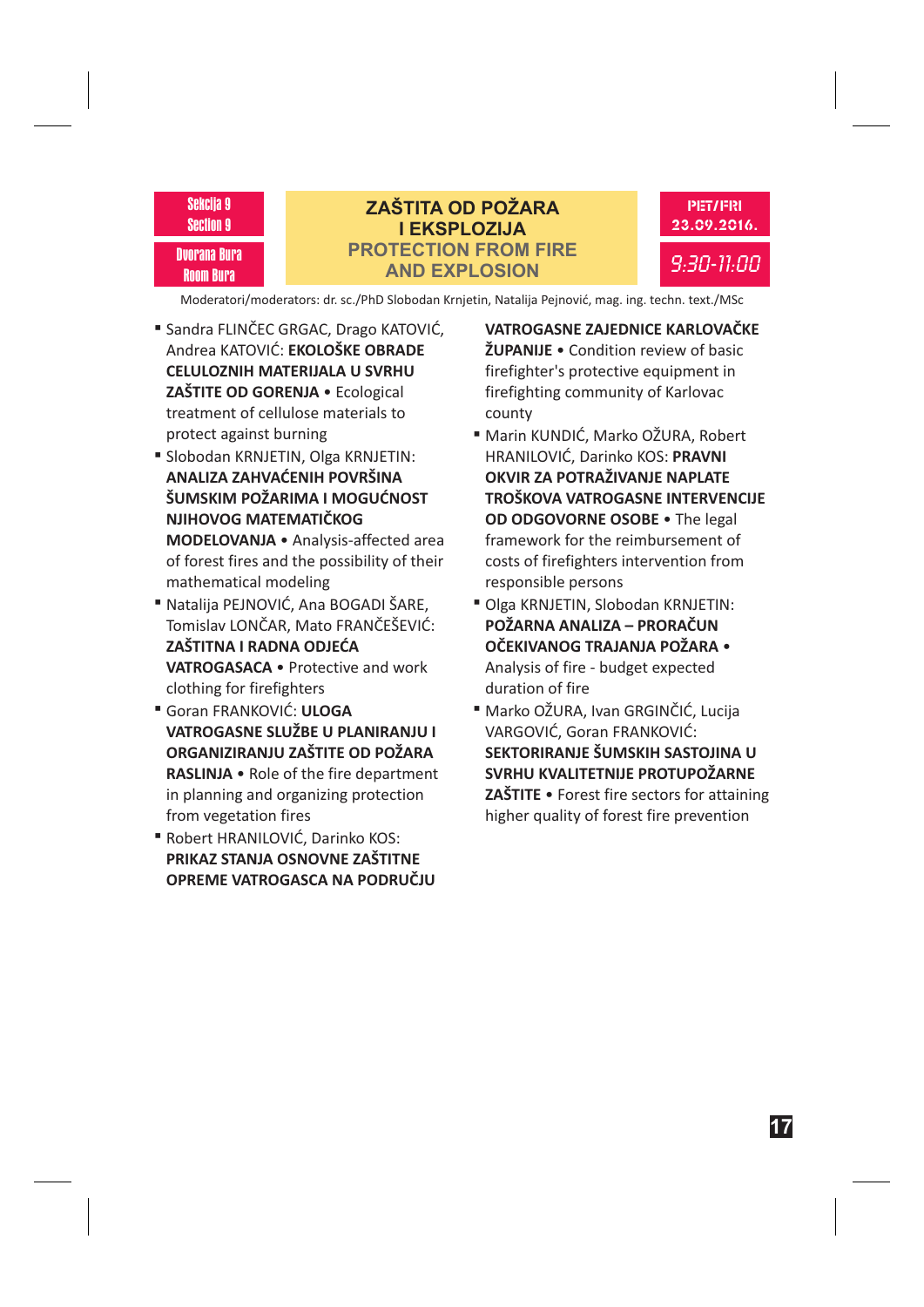#### Sekcija 10 Section 10

Dvorana Veliki Donat Room Veliki Donat

#### **MULTIDISCIPLINARNI ASPEKT MULTIDICIPLINARY ASPECT**



#### Moderatori/moderators: dr. sc./PhD Anita Tarbuk, mr. sc./MSc Mika Frano

- Anita TARBUK, Ana SUTLOVIĆ, Tihana DEKANIĆ, Lidija KONJEVOD: **COTTON** Pamuk kationiziran u mercerizaciji – materijal dodane vrijednosti ili sirovina za pročišćavanje otpadnih voda? **CATIONIZED IN MERCERIZATION – MATERIAL OF ADDED VALUE OR BASE FOR WASTEWATERS TREATMENT?** •
- Frano MIKA, Antonia DEKOVIC, Andrea FORZAN: • **PONAŠANJE U SIGURNOSTI** Behavioural safety
- Bojan MATIJEVIĆ, Andrea ĆUTIĆ: **ZNAČAJ** Importance of proper nutrition for maintaining health in athletes and fitness enthusiasts • **ZDRAVLJA SPORTAŠA I REKREATIVACA PRAVILNE PREHRANE ZA OČUVANJE**
- Nenad PAPIĆ: **NESREĆE UZROKOVANE STRUJNIM UDAROM** • Accidents caused by electric shock
- **"** Iva ŠEBELJA: **ZAŠTITA MORSKIH JADRANU** • Marine mammals protection during platform installation activities in northern Adriatic **SISAVACA TIJEKOM AKTIVNOSTI INSTALACIJE PLATFORMI U SJEVERNOM**
- Alen ŠIMEC: **USPOREDBA SUSTAVA SADRŽAJEM •** Comparison of open source and content management systems **OTVORENOG KODA I UPRAVLJANJE**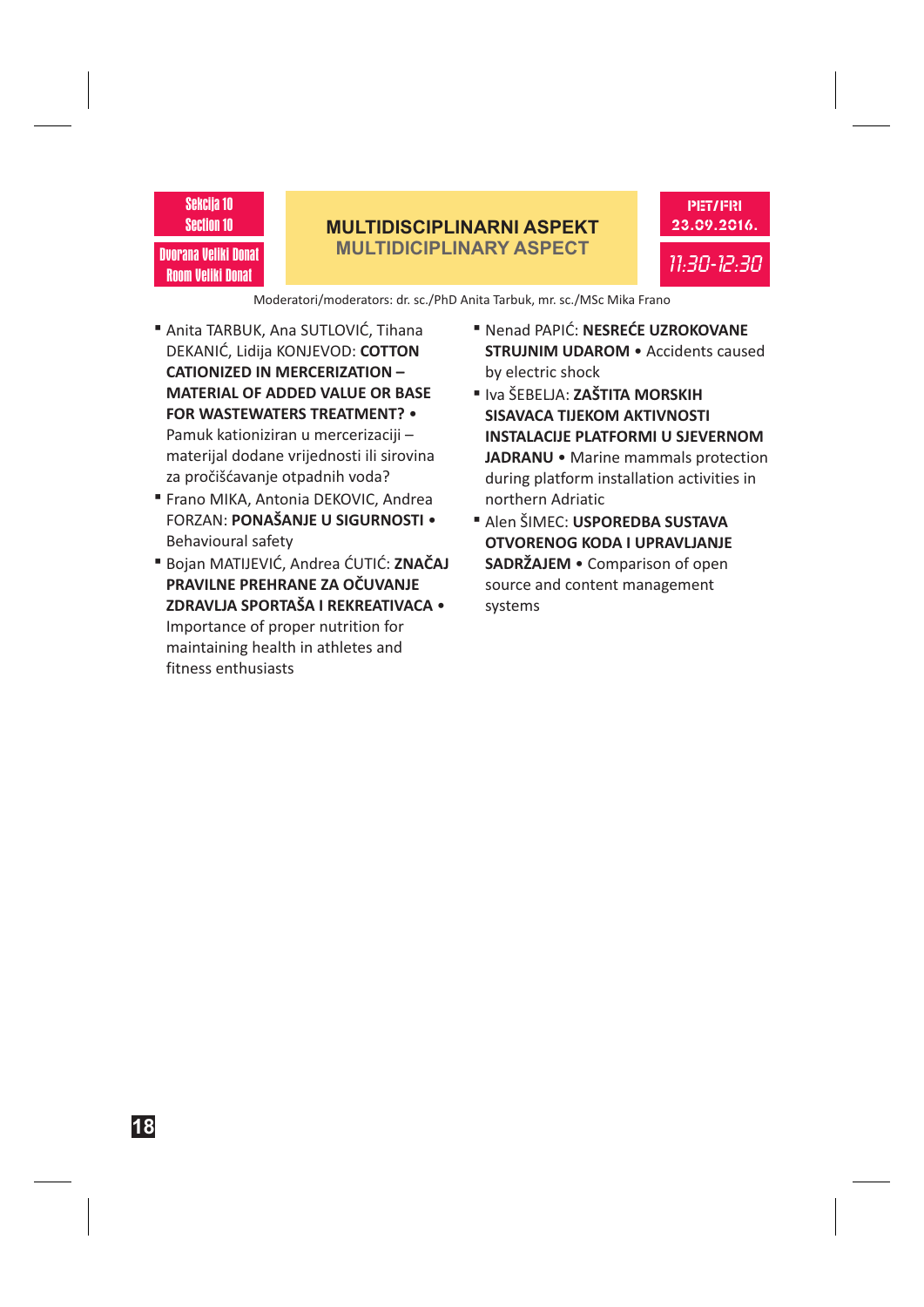#### Sekcija 11 Section 11

#### Dvorana Mali Donat Room Mali Donat

## **EKOLOGIJA ECOLOGY**



Moderatori/moderators: dr. sc./PhD Igor Peternel, Ana Šijaković, dipl. ing. sig./BSc

- Ante DROZDEK, Željko KRMELIĆ: NA RADU • Energy efficiency and safety at work **ENERGETSKA UČINKOVITOST I ZAŠTITA**
- Nenad MUSTAPIĆ, Denis KOTARSKI, Branimir MARKOVINOVIĆ: **ODABIR** Selection of organizational-technical model PAYT system **VARIJANTI ORGANIZACIJSKO-TEHNIČKOG MODELA SASTAVA PlaKSO** •
- Ana ŠIJAKOVIĆ, Ivana KRIŠTO: **ZELENE** Green technology and green jobs risks • **TEHNOLOGIJE I RIZICI ZELENIH POSLOVA**
- Mario MILIČIĆ: **UTJECAJ OTPADA NA OKOLIŠ** • Waste impact on the environment
- Milivoje MRDAK, Damir MEGLA: **PROCES PROCJENE I TRETMANA RIZIKA U SUSTAVIMA UPRAVLJANJA OKOLIŠEM I ZAŠTITI ZDRAVLJA ZAPOSLENIKA** •

Assessment and treatment of risks in environmental and occupational health & safety management systems

- Vesna PETROVIĆ, Borislav SIMENDIĆ, Sanja MIAILOVIĆ: **NEKE MOGUĆNOSTI AZBEST** • Some possibilities of recycling material which containing asbestos **RECIKLAŽE MATERIJALA KOJI SADRŽE**
- Marijana BLAŽIĆ: **PREZENTACIJA** Presentation of the project "Cheese sense – support to the cheese producers" **PROJEKTA "OKUSI SIRA – PODRŠKA MALIM PROIZVOĐAČIMA SIRA"** •